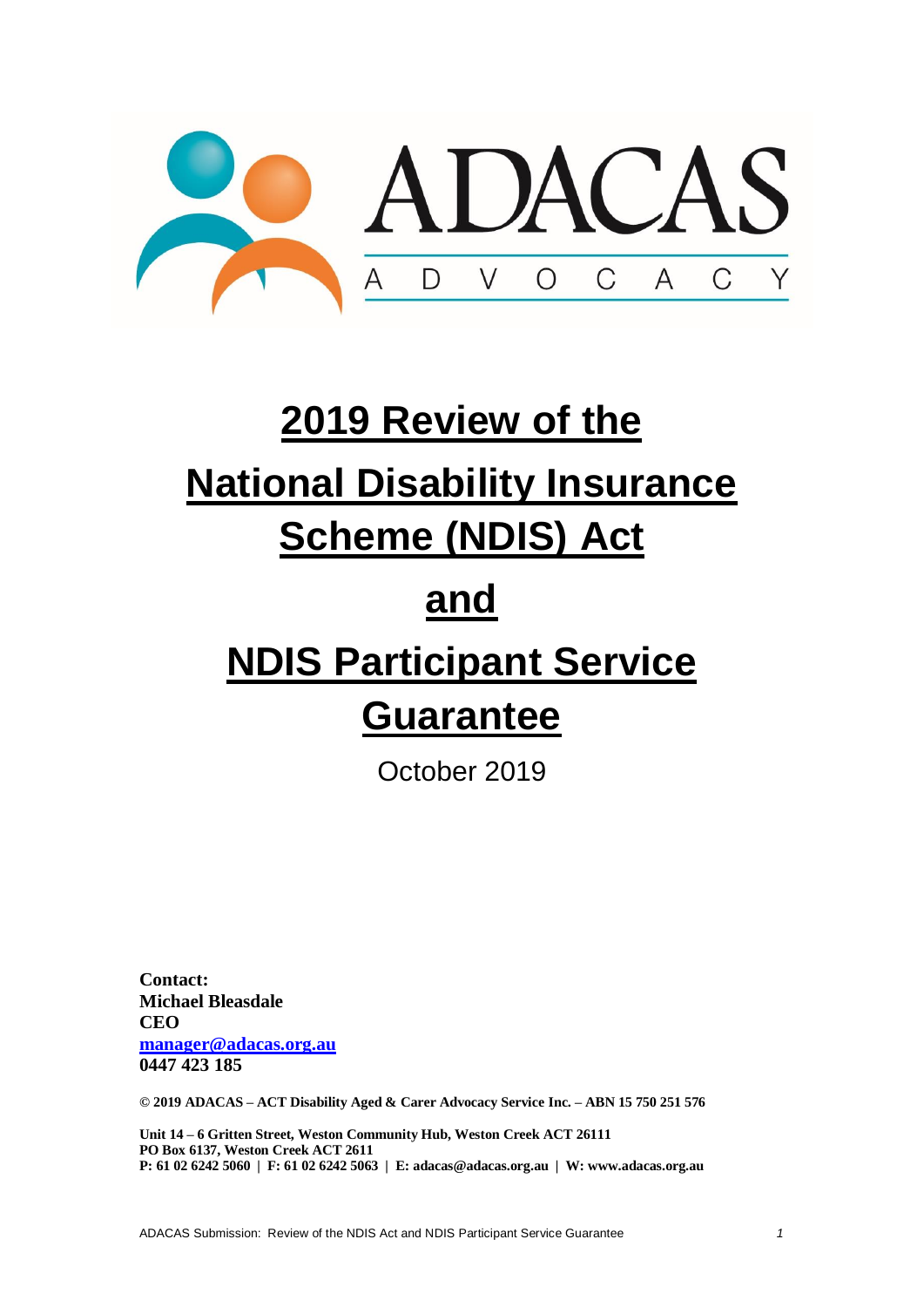This page is intentionally blank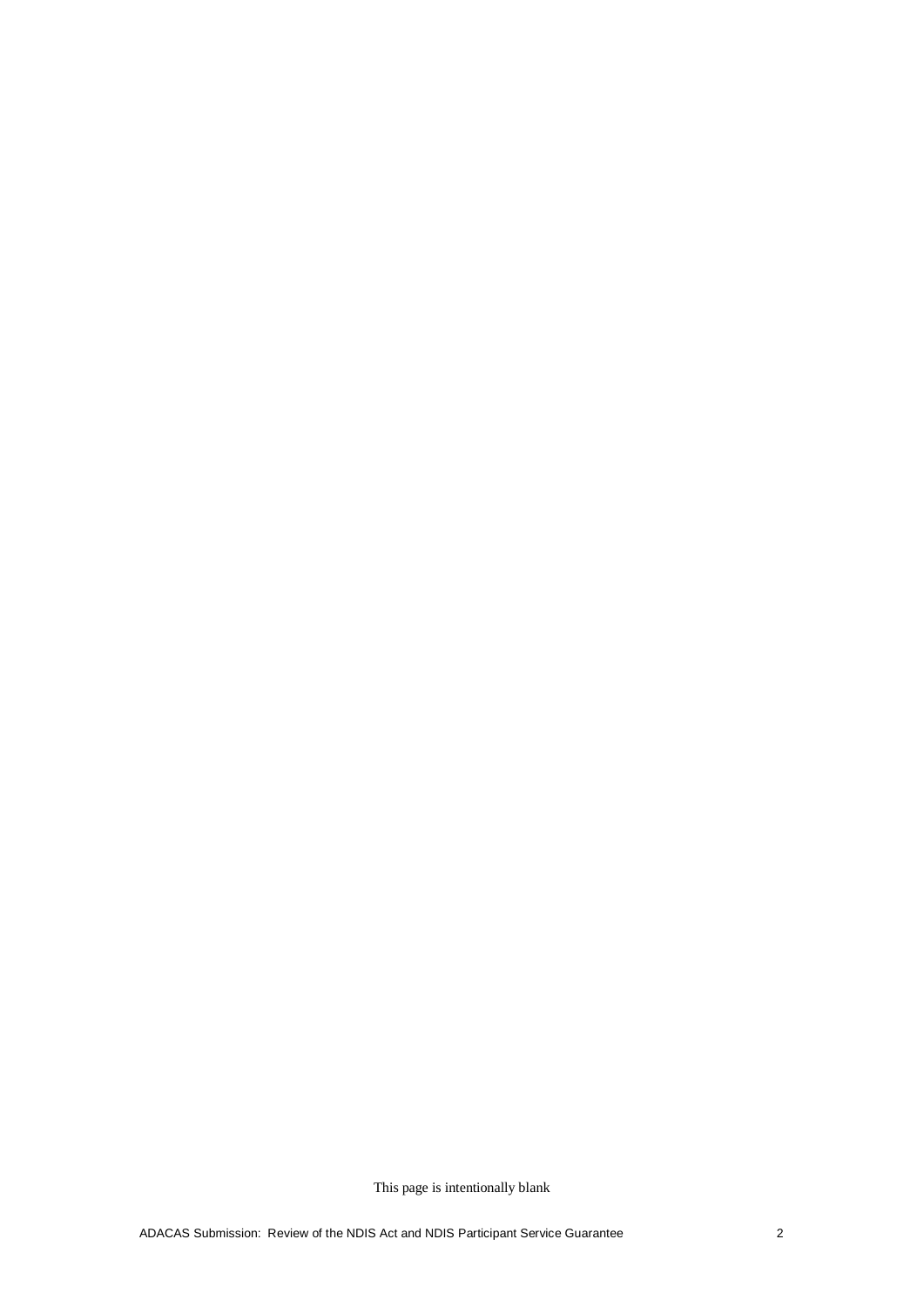### **Table of Contents**

| 1.               |  |
|------------------|--|
| 2.               |  |
| 3.               |  |
| 4.               |  |
| 5.               |  |
| 6.               |  |
| $\overline{7}$ . |  |
| 8.               |  |
| 9.               |  |
| 10.              |  |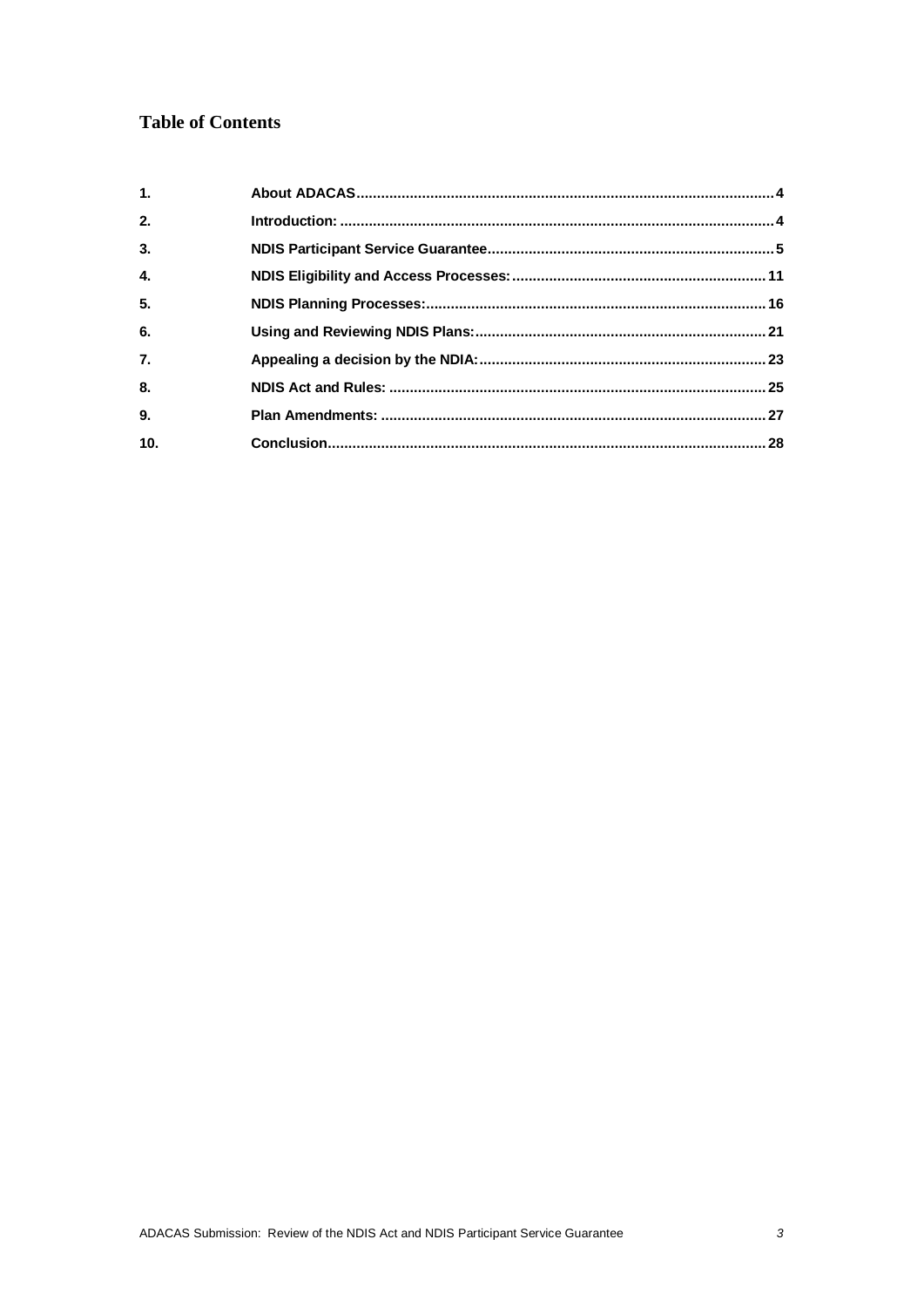### <span id="page-3-0"></span>**1. About ADACAS**

The ACT Disability Aged and Carer Advocacy Service (ADACAS) has been delivering advocacy for and with people with disability, people experiencing mental ill health (or psychosocial disability), older people, and carers in Canberra and the ACT for 28 years. ADACAS also provides free (advocacy and information to people with disability in parts of NSW: specifically, in set areas of Shoalhaven, the Eurobodalla Hinterland, Batemans Bay, Broulee – Tomakin, Moruya – Tuross Head.

As an advocacy service, ADACAS is frequently working with people who are "falling through the cracks" in current service systems. We advocate on many issues including access to and quality of service in housing, justice, health, education, employment, NDIS and child protection matters.

ADACAS additionally offer NDIS support coordination to a small number of NDIS participants, and have a Projects/research team currently exploring practical responses to issues arising through advocacy and Supported Decision Making. We have also recently commenced delivering support to individuals accessing the Redress scheme for people who are survivors of institutional child sexual abuse, individuals making submissions to the Royal Commission into Aged Care Quality and Safety, and the Royal Commission into Violence, Abuse, Neglect and Exploitation of People with Disability.

ADACAS acknowledges the traditional owners of the lands on which we work, and pay our respects to their Elders, and to all Aboriginal and Torres Strait Islanders in our communities.

### <span id="page-3-1"></span>**2. Introduction:**

ADACAS recognises that the introduction of the NDIS is an important step in social reform in Australia, and that it has the potential to be the most significant change for the better in the lives of our clients in their lifetimes.

We believe, however, that at the present time the National Disability Insurance Scheme (NDIS) is falling short of the vision. Our views on the performance to date of the National Disability Insurance Agency (NDIA) are formed from the everyday experiences of many of our clients, in the matters we deal with when supporting clients to demonstrate their eligibility for the scheme and assisting participants to get the funds and/or the supports they require to address their identified needs. We continue to participate in systemic advocacy work and to collaborate in the hope that the dreams of the NDIS are realised as empowerment, choice and control for people with disabilities into the future.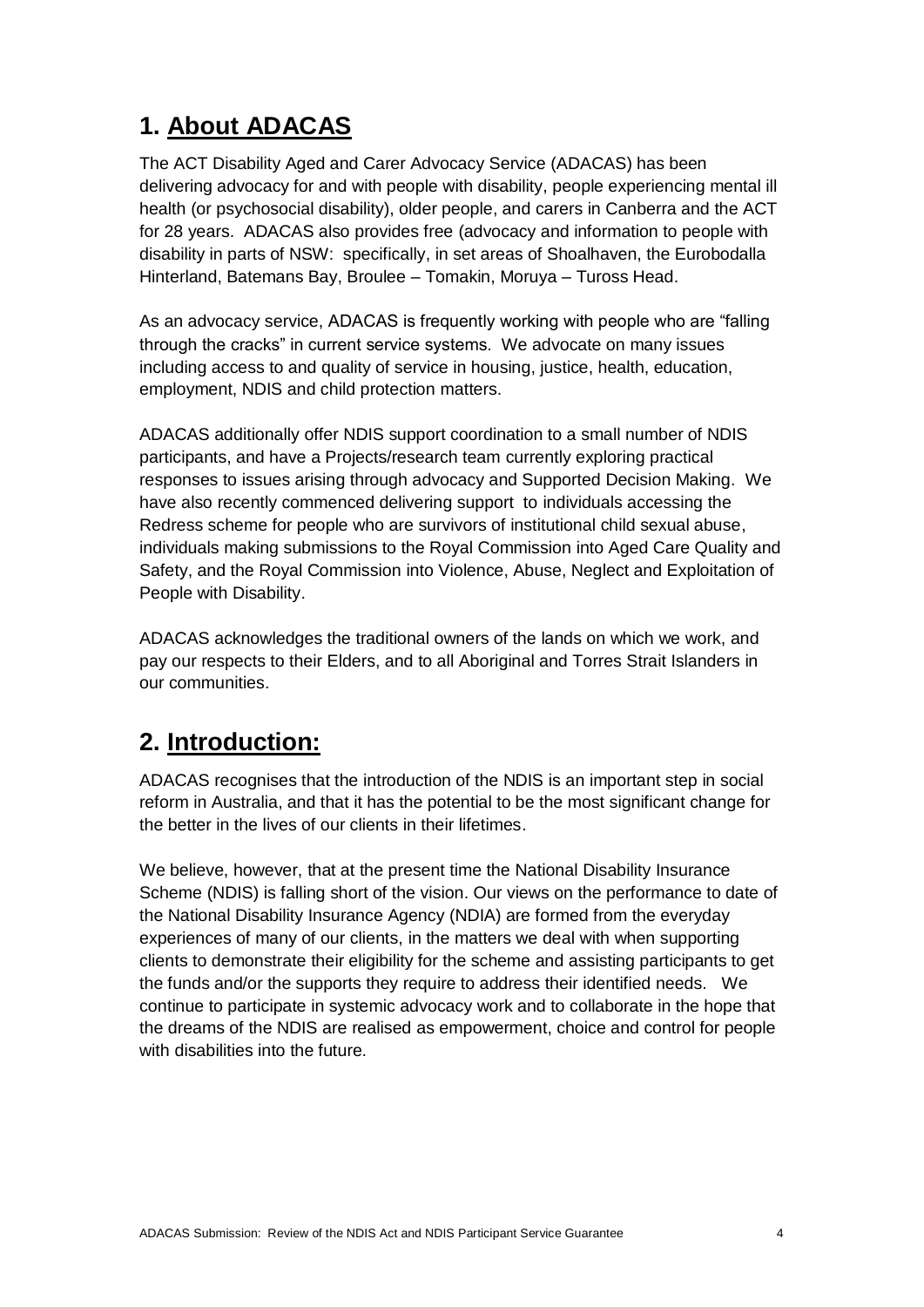### <span id="page-4-0"></span>**3. NDIS Participant Service Guarantee**

**1. Which of the above principles do you think are important for the National Disability Insurance Agency (NDIA) to adhere to, and why?** ADACAS believes that adherence to all of the listed principles (timely, engaged, expert, connected, valued, decisions are made on merit, accessible) are important, but that some amendments need to be made and a change of emphasis introduced to ensure that the lived experience of people with disability is afforded much greater respect than appears currently to be the case. We also suggest some extra principles (see question 3).

Comments re some of the current definitions:

- Timely: the definition provided of the term 'timely' in the discussion paper is largely a definition of what it means to be accessible, not what it means to be timely. There should be elements of "responsiveness" included within the definition of the term timely, and reference made to the impacts of delays that may occur in any of the many transactional stages of implementing a NDIS plan. There is scope for defined timeframe in some elements of both the planning process and its implementation.
- Engaged: The definition for the term 'engaged' should imply an active process incorporating connection with the groups listed about operating procedures and processes, and explicitly indicate engagement with individuals with disability, their families, carers and other support persons as well as advocacy agencies, peak bodies and the broader sector .
- Expert: An emphasis on expertise is laudable but should be clearly restricted to expertise about application of the NDIA Act, processes and procedures acknowledging that expertise in a participant's disability is held by that participant. "INDIS staffl understand what supports are most effective for a person's disability" as a statement implies a position of power in identifying support needs for a person which is antithetical to the rhetoric of the NDIS in its establishment.

We in fact need there to be a level of expertise within the NDIA such that they can be efficient and empathetic, be at the top of their game as administrators, and striving for KPIs which positively impact on participants' ability to get the supports and equipment they need and achieve their desired outcomes. The NDIS staff also need to be sufficiently knowledgeable about disability support that it is possible for people with disability (or families or service providers) to receive *individualised but consistent responses* as opposed to the same person receiving multiple different answers to the same questions depending on who they ask (whether an NDIA call centre staff member, a planner, a senior planner etc).

 Accessible: as mentioned above – this definition should be the one that includes concepts of the NDIS being transparent and in process and easy to understand and use.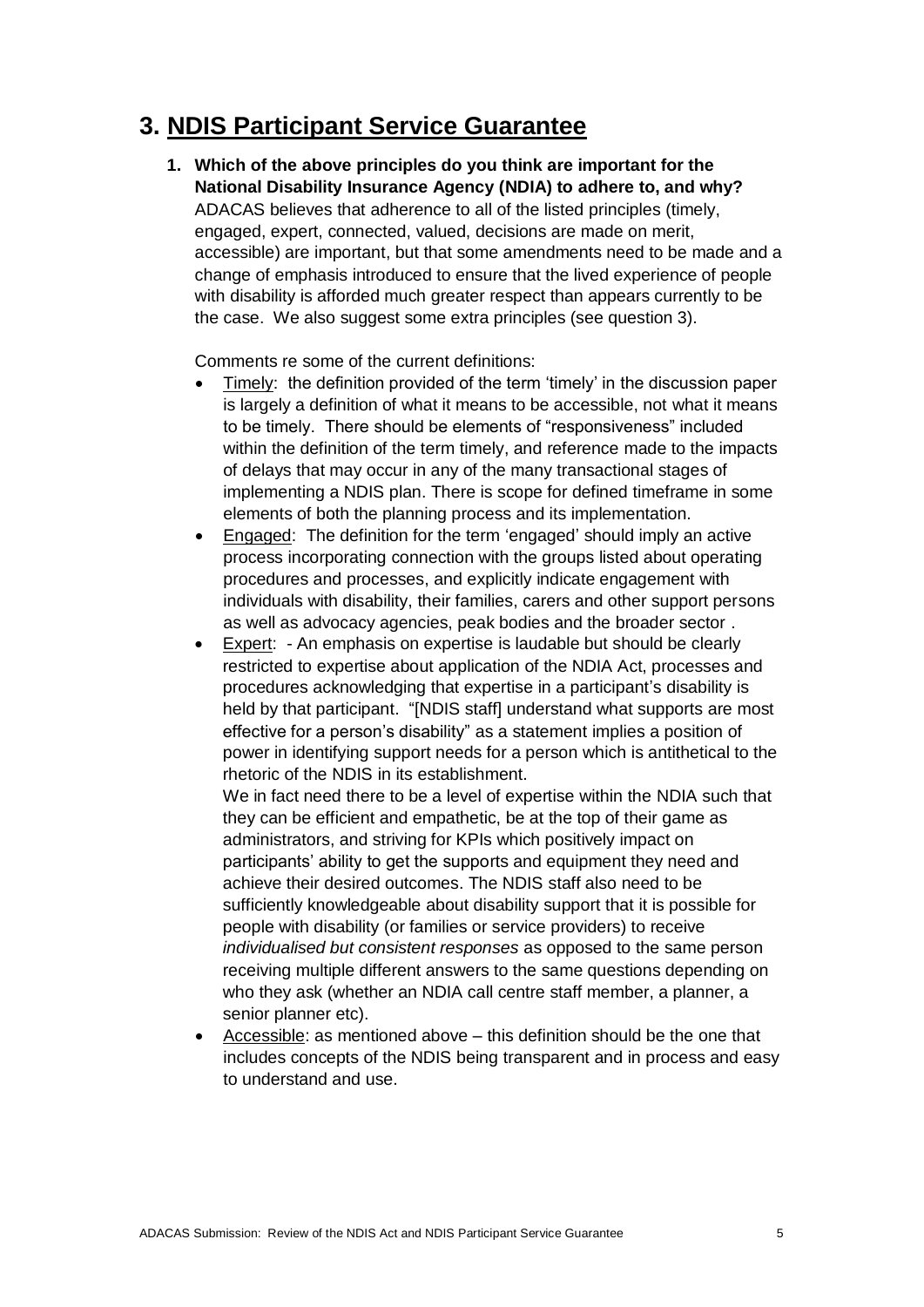**2. In your experience with the NDIA, do you think they fulfilled the above principles? If not, how are they falling short?**

At present, the NDIA is falling short on many of these principles. Responses, especially to review processes, are frequently not timely. Whilst we acknowledge there have been efforts and some improvements since the Commonwealth Ombudsman's report<sup>1</sup> into the Administration of NDIS reviews, clients continue to wait many months for an adequate response to a review request. This includes occasions when a client has experienced an unexpected crisis triggering a need for different and, in many cases, additional supports that have not been anticipated in the plan. One such instance required our service to continue to provide intensive support despite not having funds to do so, and the NDIA still took over three months to complete a review, despite the participant's situation at the time being lifethreatening.

There is a very strong need for more staff training to address practical skills in working with people with disability and/or mental ill health reflecting respect for human rights and the functional impact of disability.

Participants report not feeling valued, heard, or listened to in their interactions with the NDIS as demonstrated in the following client quote about their most recent experience with the NDIS:

*"It is emotional torture – I'm better off outside of the NDIS. NDIS has a duty of care, to fulfil their role, to be considerate of the impact of their actions/ decisions (or lack of decisions) and the impact that they are having on someone's life. The NDIS staff member who spoke to me two weeks ago was so rude / so condescending that my psychological welfare was put at stake in a matter of minutes"*

There is also frequently a lack of understanding from planners or NDIA representatives about the impact of their responses/behaviours on function in the context of disability:

"*They clearly didn't understand. And if not even the NDIA understands the impact of my disability, despite all the information that I've given them and conversations I've had, what hope have I got that anyone can understand??"*

In terms of engagement – there is much scope for improvement. There are multiple examples of situations where the NDIA has failed to engage when attempting to solve systemic issues of implementation, choosing instead to allocate problem solving to internal teams who were consulting only after they have drafted solutions that are satisfactory to the NDIA. A case in point relates to the delays and ongoing issues with home modifications, a problem highlighted by the sector in 2014, and which the NDIA has declared will be responded to in July 2020.

 $\overline{a}$ 

<sup>1</sup> Commonwealth Ombudsman (2018), *Administration of reviews under the National Disability Insurance Scheme Act 2013*' May 2018, accessed via: [http://www.ombudsman.gov.au/\\_\\_data/assets/pdf\\_file/0029/83981/NDIS-NDIA-Final](http://www.ombudsman.gov.au/__data/assets/pdf_file/0029/83981/NDIS-NDIA-Final-report-on-administration-of-reviews-under-the-Act.pdf)[report-on-administration-of-reviews-under-the-Act.pdf](http://www.ombudsman.gov.au/__data/assets/pdf_file/0029/83981/NDIS-NDIA-Final-report-on-administration-of-reviews-under-the-Act.pdf) in October 2019.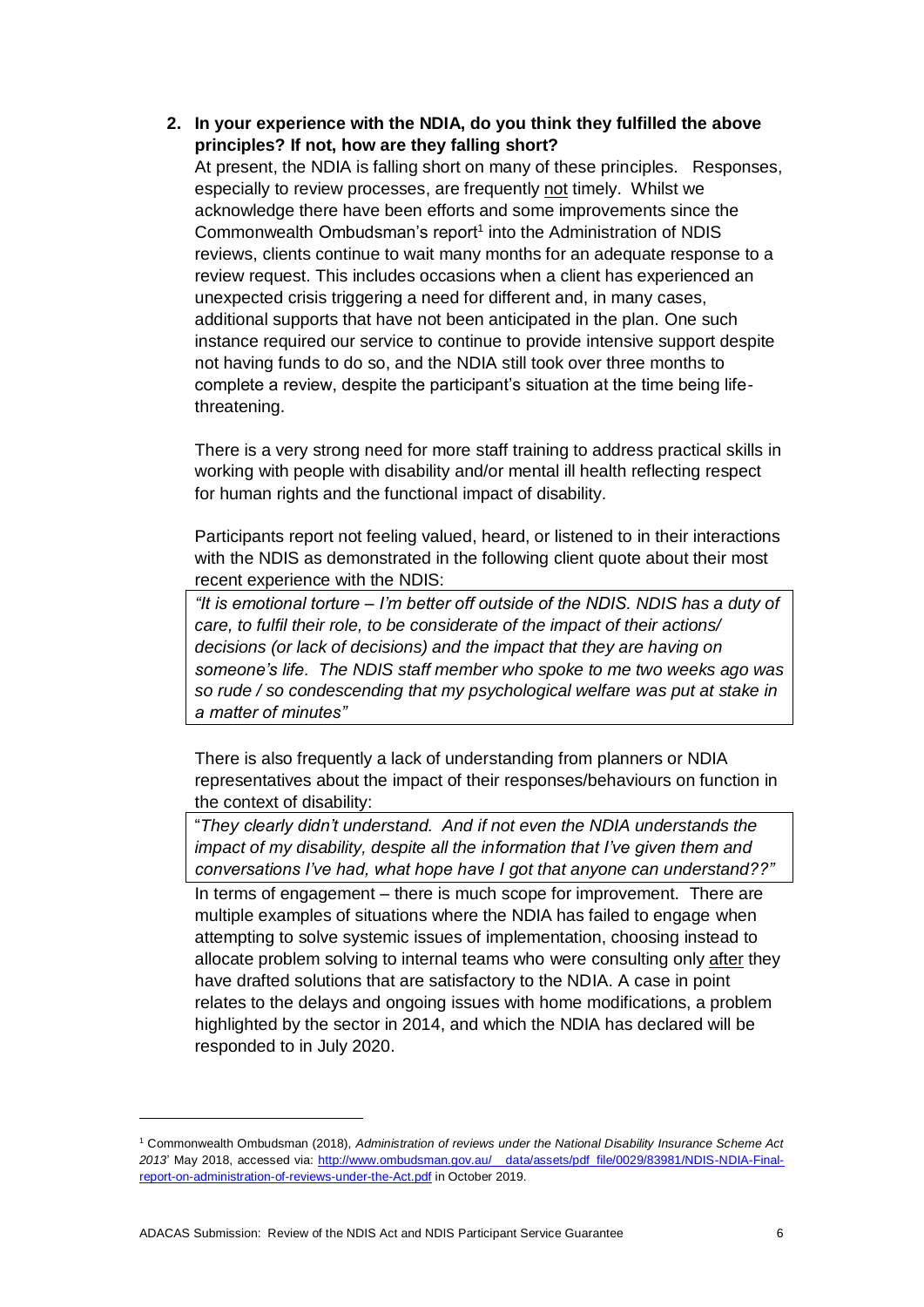- **3. What other key principles are important for the NDIA to follow, that could be included in a Participant Service Guarantee?** Other potential principles:
	- Reliable: a person with disability should be able to rely on the NDIA to ensure that they are not left without adequate funding or supports. This comes into play in four ways:
		- o *Adequate NDIA plans*: NDIA plans should always cover vital disability related needs of participants. It is unacceptable to have participants put in situations where they can't get to the doctor because they need more expensive transport due to the impact of disability, and need to travel there more frequently than the combination of their income and their travel funds allow. People who are in receipt of Newstart, a Disability Support Pension or other pensions are disproportionately affected on this topic.
		- o *Gaps between NDIA plans*: at the present time, despite occasional assurances that, in general, participants will continue to have services funded during gaps between valid NDIS plans (situations where a new NDIA plan is not issued before an old plan ceases), this is not always the participant experience. Participants have at times been forced into situations where they are dependent on the goodwill of providers to deliver support with no guarantee that they will be funded (sometimes they are, sometimes they are not). There are also circumstances where a provider has (often very reluctantly) felt they had to stop vital services as it is not financially viable for them to continue without an assurance that they can be paid for their work, with NDIA participants then finding themselves without support.
		- o *Change of circumstance reviews:* it is imperative that there is a quick and responsive reaction when a change of circumstance means urgent plan changes are needed.
		- o *Provider of last resort:* we note the responsibility of the NDIA to step in and assist when a provider of last resort is needed.
	- Accountable: The NDIA must be accountable to people with disability, their families, carers and supporters, to service providers, to disability organisations and the broader community and constituency in relation to their actions (or lack of actions). There are consequences (sometimes life-altering or dangerous consequences) for people with disability when NDIA staff do not respond, do not respond in a timely way, or behave in thoughtless or ill-considered ways. It is imperative that the NDIA also be held accountable, in particular that there be consequences for the NDIA if they do not meet service standards and that this not be only internal.

In relation to reviews (internal and external) – the NDIA has an inherent responsibility to act as a **model litigant**. The NDIA should be being regularly audited and monitored by external and independent agencies on this (and other) topics.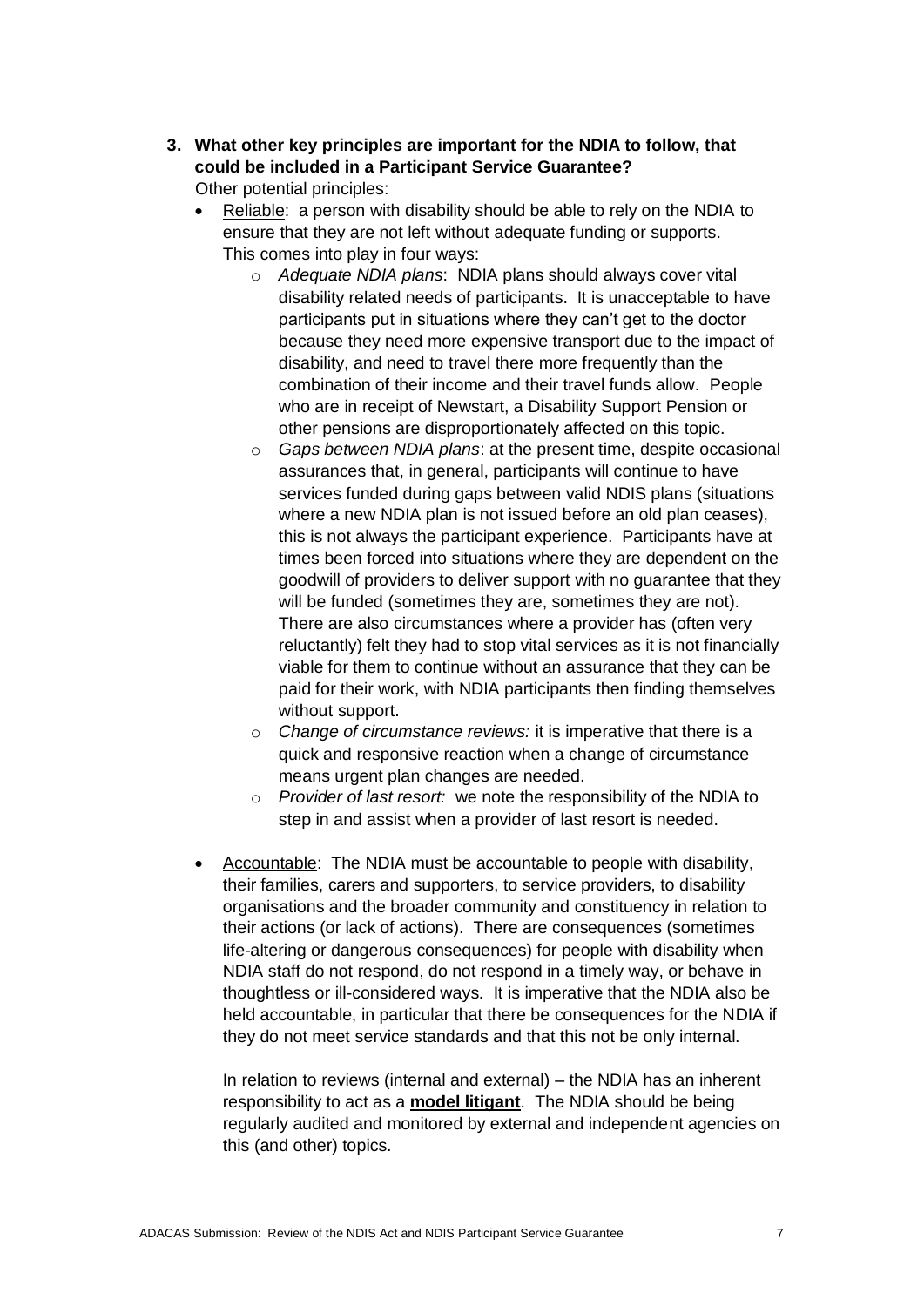The current NDIA framework often fails to adequately consider the social and environmental aspects of circumstances that can affect the functioning and/or life choices of individuals with disability. As a vital part of Australia's response to its obligations under the United Nations Convention on the Rights of Persons with a Disability (UNCRPD)<sup>2</sup>, it is imperative that Australia is being held accountable also by the international community on the implementation of the UNCRPD and the incorporation of internationally accepted frameworks such as the World Health Organisations' International Classification of Functioning<sup>3</sup>.

- The principles must acknowledge/incorporate the social model of disability (the social, economic and environmental contributors to disability. The NDIS is narrowly framed to respond to people's functional impairments, often acts on "diagnoses" not function, and this despite there being international recognition that the causes of disability are largely external to the individual. These "barriers" are acknowledged in the World Health Organisation's International Classification of Functioning, Disability and Health (ICF)<sup>4</sup>, which combines social and medical understandings of disability, and takes account of impairments, activity limitations, participation restrictions, environmental factors and personal factors when considering impact. At present, the NDIA needs to take greater account of the social and environmental contexts of an individual's circumstances when assessing them for eligibility or for the scale or implementation of their package. Functional assessment is vital to customising the supports for an individual, but the consideration of funding must take much more account of the social and economic barriers that the individual has faced and may continue to face into the future.
- **4. One way to measure these principles is through a set of 'Service Standards'. Some ideas for what these Service Standards could be are listed in Attachment A. Do you think these Service Standards are fitting? Are there other standards you believe should be included?**

Additional standards (or amendments) required: Within Timely:

Timeframes in relation to plan issuance should be in 2 stages – a timeframe to issue the draft, and a timeframe for finalising after the participant gives feedback on the draft plan. Standards must include timeframes also for AAT appeals.

We suggest:

 $\overline{a}$ 

 Drafts of first plans are sighted by participants within XX days (we suggest maximum 1 week) of the planning meeting occurring.

<sup>2</sup> UN General Assembly (2007), *United Nations Convention on the Rights of Persons with Disabilities (UNCRPD),*  available from: [https://www.un.org/development/desa/disabilities/convention-on-the-rights-of-persons-with](https://www.un.org/development/desa/disabilities/convention-on-the-rights-of-persons-with-disabilities.html)[disabilities.html,](https://www.un.org/development/desa/disabilities/convention-on-the-rights-of-persons-with-disabilities.html) accessed in October 2019.

<sup>3</sup> World Health Organisation (2001), *International Classification of Functioning, Disability and Health (ICF*), available from: [https://www.who.int/classifications/icf/en/,](https://www.who.int/classifications/icf/en/) accessed in October 2019.

<sup>4</sup> World Health Organisation (2001), *International Classification of Functioning, Disability and Health (ICF*), available from: [https://www.who.int/classifications/icf/en/,](https://www.who.int/classifications/icf/en/) accessed in October 2019.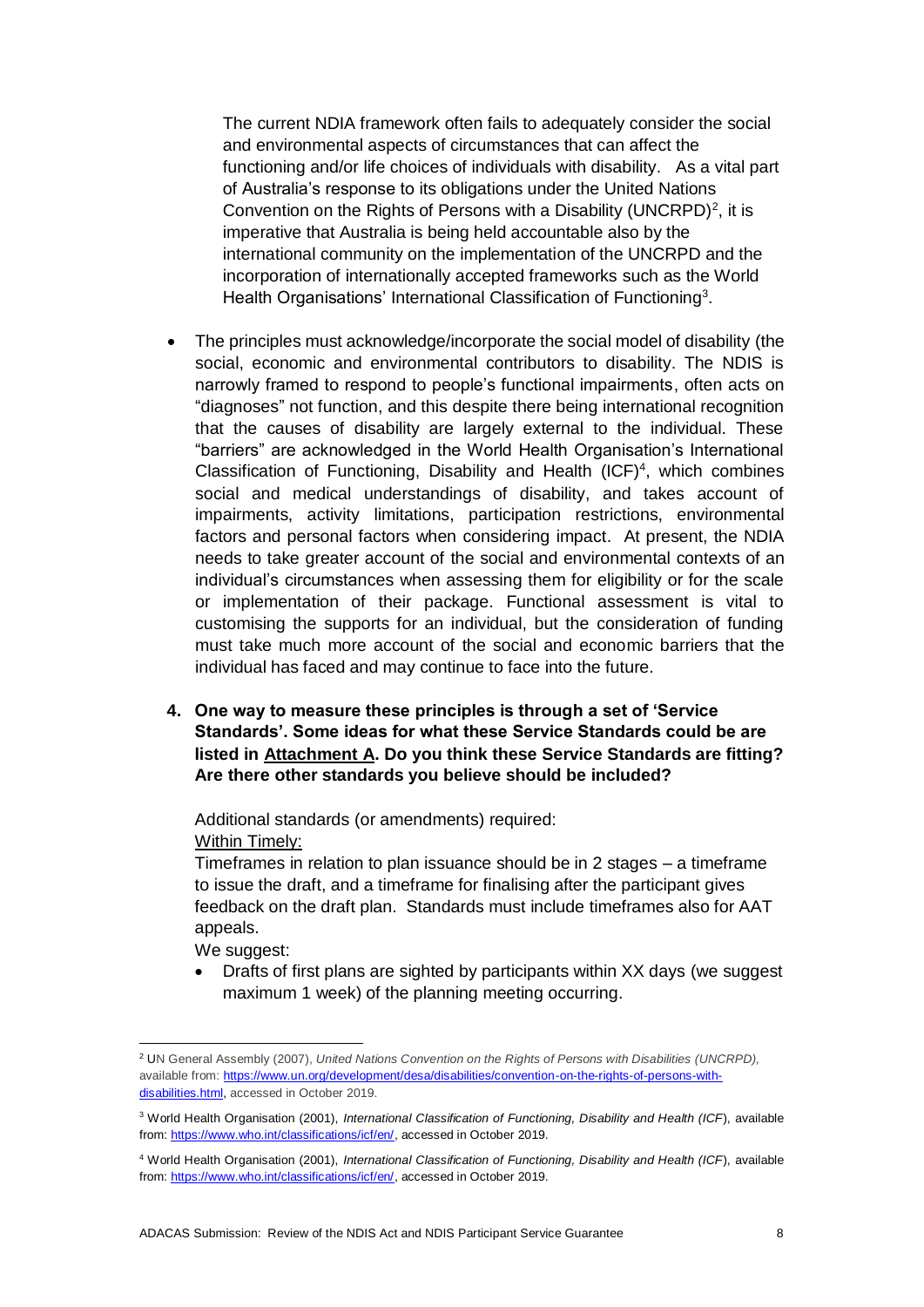- First plan approvals take less than XX days (we suggest maximum 1.5) weeks) after a participant provides feedback on draft plan.
- Second or later plans are approved within XX days (we suggest maximum 1 week) of a participant providing feedback on a draft plan.
- Internal review requests are finalised within (we suggest: 1 month) of the internal review being lodged.
- External appeals (to the AAT) are resolved within (we suggest 3 months) of an AAT appeal being lodged.

#### Within Engaged:

 The NDIA works with people with disability, *families and carers, advocacy organisations, service providers, industry leaders and peak bodies* to ensure their processes and operating procedures are *clear and* designed to be understood by people with different abilities and needs.

#### Within Expert:

Please refer to our response to question one, and adjust service standard also accordingly.

#### Within Connected:

 The phrase "to ensure there are no gaps for NDIS users *where possible"*: [my italicisation]: needs to be re-written: we suggest instead: "to seek to ensure that there are no gaps for NDIS users".

#### Within Valued:

- The draft service standard needs to have specific and direct additional measures for the quality of people's interactions with the NDIA.
- There should be an external agency in contact with people immediately after planning meeting processes conclude, who is asking people directly about whether they felt:
	- o Listened to
	- o Heard and
	- o Valued (i.e. respected and responded to)

in their interactions with the NDIA: if so, what it was that made them feel that way – if not – what could have been done better, and this feedback needs to be provided as part of processes that the participant/families/supporters have choices around, and feel comfortable with. (I.e. if a participant agrees, it could be given directly back to the participant, or to the participant's manager, or both, or included instead in the collated information for that week/month etc. (de-identified to maximum extent possible)

#### Within Accessible:

The current service standard looks only at the needs of specialised groups. Whilst this is vitally important, there needs to be an additional service standard that is measuring whether all people with disability (including those not in the listed specialised groups) can understand and use the NDIS.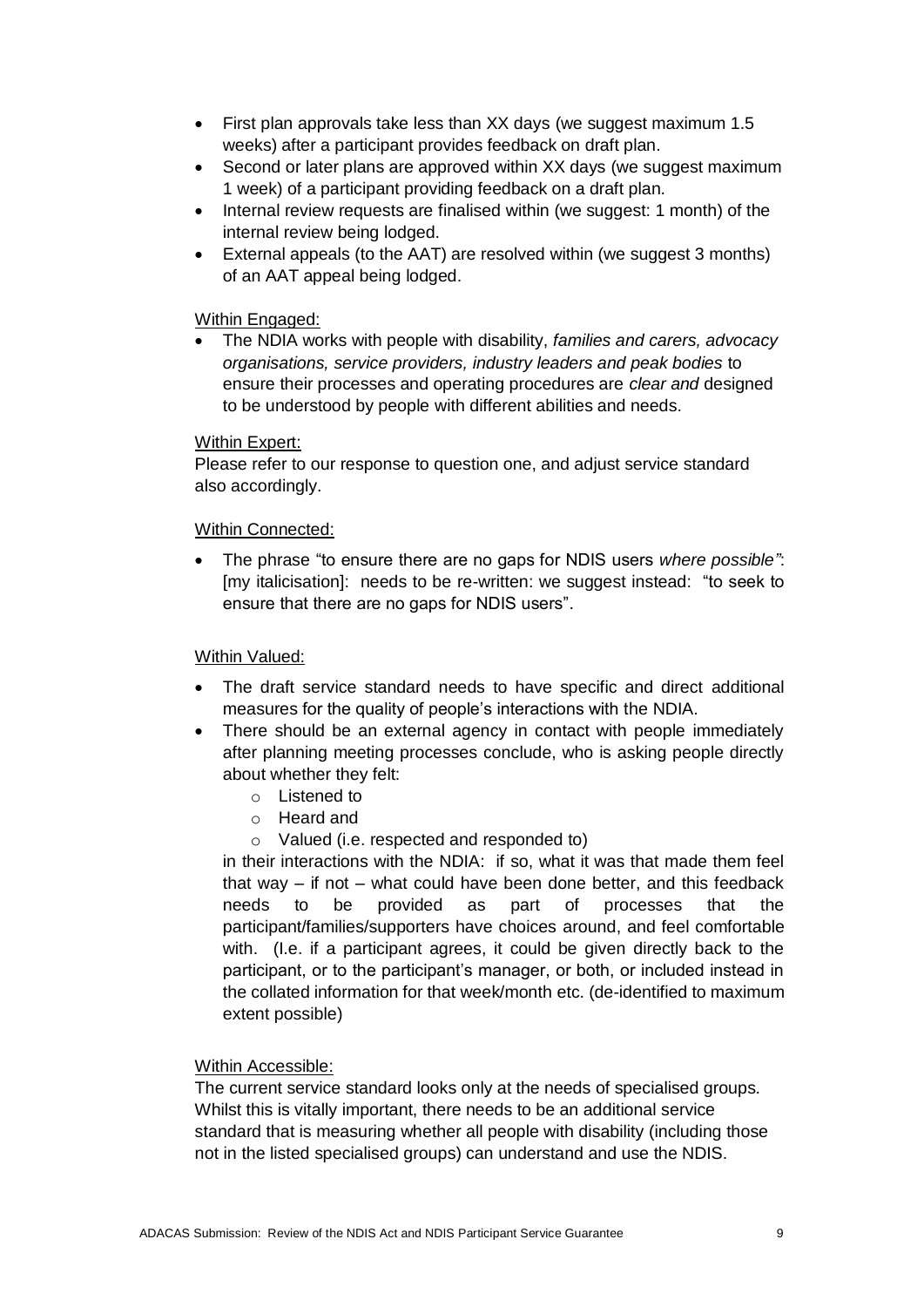Other service standards:

Please refer also to the comments in question 5 as to how additional service standards on reliable and accountable should be measured.

### **5. Do you have any ideas on how we can measure how well NDIA has delivered on each of the principles?**

As mentioned above - have independent people from a range of external agencies which are trusted in the community and clearly independent of government in their operations (not NDIA or Local Area Coordinator (LAC) staff) interviewing participants immediately after their planning meeting, again after they receive their NDIS plan and in a sampled way during plan implementation.

Participants should be able to control what happens to the feedback they provide – what goes directly to planners or their managers, what counts instead into general statistics etc, so that people can feel safe to disclose that were unhappy with their experience without feeling that there will be negative individualised consequences for doing so.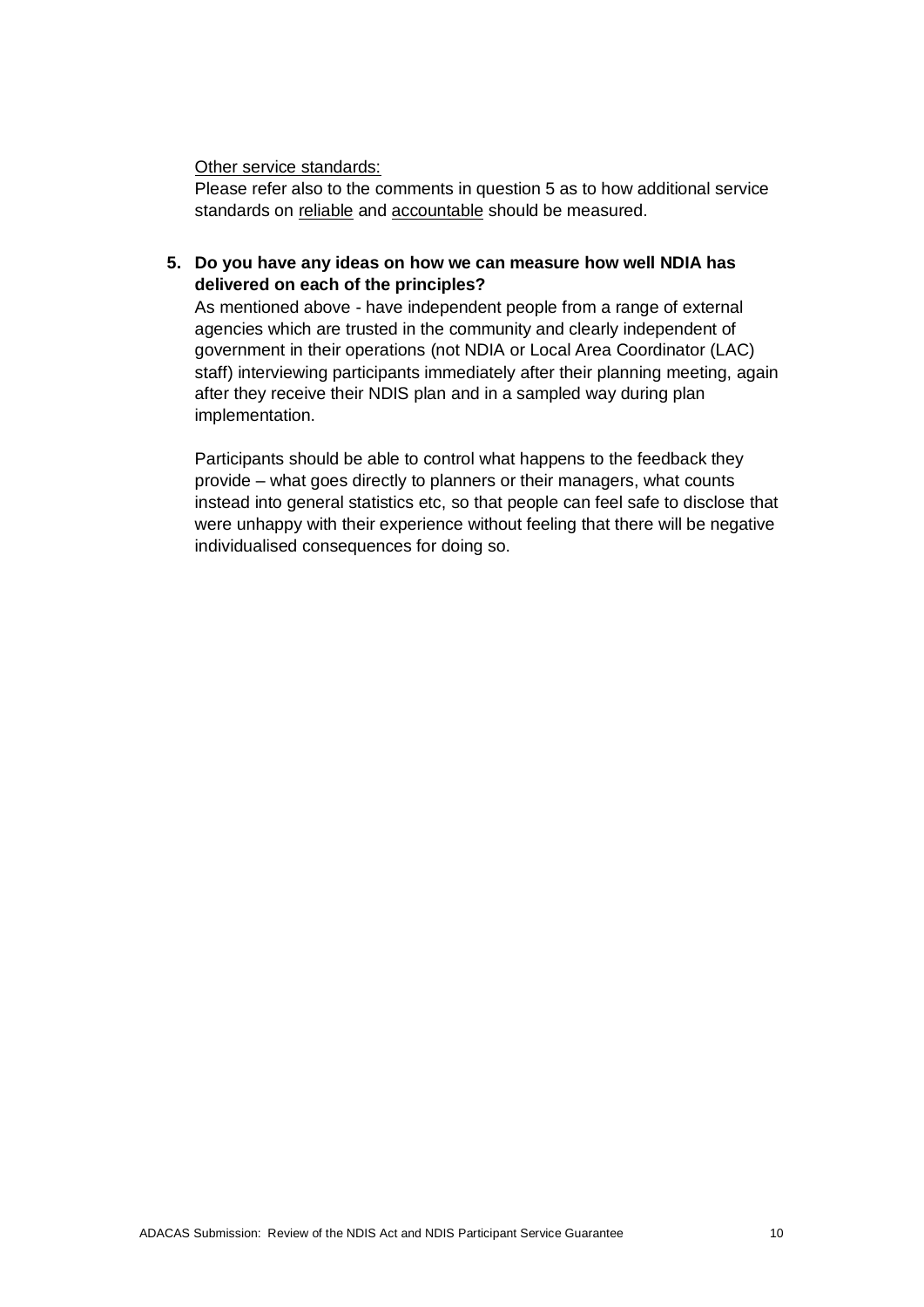### <span id="page-10-0"></span>**4. NDIS Eligibility and Access Processes:**

### **6. What are some of the significant challenges faced by NDIS participants in the access process?**

NDIS participants face the following challenges with the NDIS entry process:

A. Difficulties obtaining the required paperwork/supporting documentation to substantiate reasons that entry is needed especially where heavily weighted on specialist medical advice.

The reasons for these difficulties could include:

- o Financial barriers (i.e. the cost of seeing GPs, specialists, allied health experts etc. to obtain paperwork).
- o Medical system barriers: individuals might need to wait many months to get appointments with the right medical or specialist staff.
- o Lack of familiarity of medical and allied staff of the NDIS entry criteria and of the importance of providing detailed support letters addressing the entry criteria in a comprehensive way.
- o Reluctance by some medical / allied health staff to provide (or to provide adequate) supporting documentation: ADACAS is aware of individual medical, allied health or specialist staff who say or try to say to people with disability: "oh I don't do NDIS paperwork, you will need to go elsewhere".
- o Confusing diagnostic pathways: as the system in application does not prioritise the functional impact of disability but the presence of a diagnosed disability, if a person does not have a diagnosis in relation to their disability, it can be complicated to seek to obtain a recognised diagnosis/diagnoses. This is particularly true if the diagnosis could be one or a combination of multiple diagnoses that crosses over different types of specialist fields (and thus requires navigating a complex medical system (and often different pathways simultaneously) to find the right combination of specialists/expert knowledge).

Additionally, the following hurdles have a sometimes very profound impact:

B. An over-reliance by the NDIA National Access Team assessors on diagnosis/diagnoses as a way of ascertaining whether someone meets the entry criteria to the NDIS (as opposed to looking at functional impacts of disability/ies). There can be many and varied reasons as to why a person might not have or have access to or might not want a diagnosis/es (in some circumstances this can also be inherently related to the nature of the disability itself) – as per the thinking behind the initial design of the NDIS, the scheme should be focusing on functional impact, such that a lack of diagnosis is not precluding people who need disability related assistance from receiving it.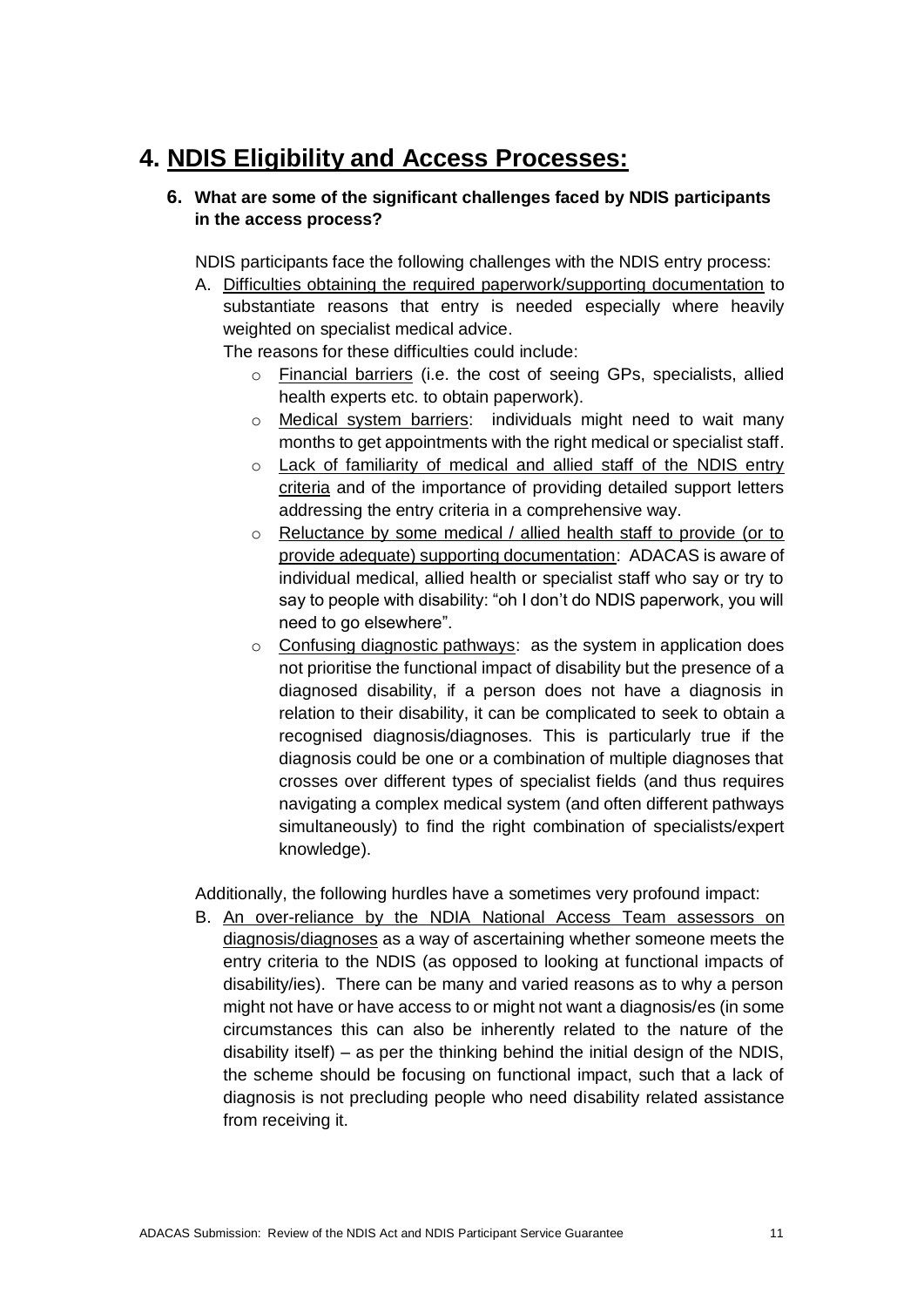C. NDIA entry criteria that are overly-complicated, and require paperwork or information which might not be available: One example: the definition of permanent (part of which is outlined in the NDIS operational guidelines at:

8.2 When is an impairment permanent or likely to be permanent?<sup>5</sup>): includes "*an impairment is, or is likely to be, permanent only if there are no known, available and appropriate evidence based treatments that would be likely to remedy (i.e. cure or substantially relieve) the impairment (rule 5.4 of the Becoming a Participant Rules);"*.

Many people who have had psychosocial disability for 20+ years might not have been seeing the same GP or same clinic, or may not have had enough money to allow them to see psychologists or psychiatrists in a sufficiently consistent way for there to be anyone external able to attest that a person has tried all the available treatments. Even if someone has seen the same medical / psychological / psychiatric staff: medical records might not have been kept for 20+ years, or changing expectations about what should be included in the medical records might mean that some of the key information that the NDIA is seeking is unavailable. Many conditions have treatments recognised broadly but unavailable/ inaccessible as options to some individuals.

- D. Frequent lack of consideration of the inter-related and compounding impacts of co-occurring disabilities and conditions by NDIA National Access Team assessors. In responding to applications for entry to the scheme, NDIA assessors frequently provide an analysis that seeks to separate out the individual disabilities and/or health conditions and each of their impacts on the functional capacity of the potential participant, in relation to each of the entry criteria. Whilst the attempt at transparency in explaining reasoning is appreciated, as a general approach to assessment of applications, this approach has a number of fundamental flaws:
	- o it can be arbitrary (an attempt to divide what is sometimes indivisible);
	- o it contributes to the tendency of assessors to overlook the compounding impacts on functional capacity that frequently occur when a person has multiple disabilities/conditions; and
	- o it means that assessors will frequently unduly privilege medical evidence over the lived experience of participants and/or families/carers.
	- o It means that an understanding of a person's needs tend to be viewed through a lens which focuses solely on diagnosis and the impact of functional limitations.

Additionally, given that assessors are rarely medical/disability/allied health experts, it can easily become an arbitrary linguistic exercise (what wording did X expert use?) When someone has multiple disabilities or conditions, the impact is rarely a case of totalling impact of disability A and impact of

 $\overline{a}$ 

<sup>5</sup> National Disability Insurance Agency (2019) NDIS Operational Guidelines: Disability Requirements, as accessed at [https://www.ndis.gov.au/about-us/operational-guidelines/access-ndis-operational-guideline/access-ndis-disability](https://www.ndis.gov.au/about-us/operational-guidelines/access-ndis-operational-guideline/access-ndis-disability-requirements)[requirements](https://www.ndis.gov.au/about-us/operational-guidelines/access-ndis-operational-guideline/access-ndis-disability-requirements) in October 2019.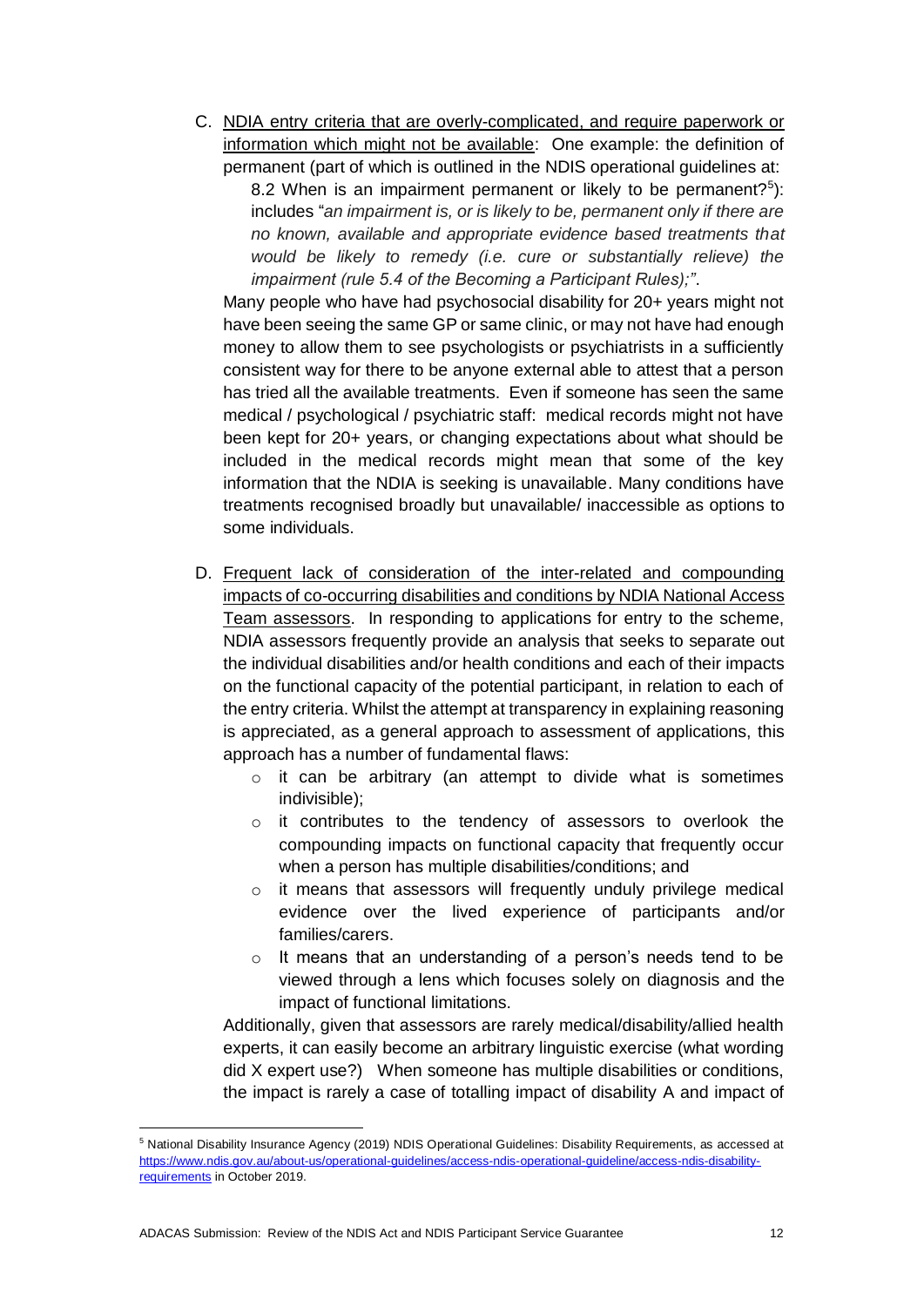disability B and the impact of disability C (it is not usually A+B+C). Instead, there is typically an inter-relationship and frequently compounding (not just cumulative) impact. This is a common source of requests to review or appeal and of enormous distress to clients. It is imperative that the access assessment process be reconsidered in light of this.

- E. Inequitable system of entry: the current access process is very reliant on experts (medical and allied health) using exactly the right words in support letters to show that someone meets the entry criteria. Given that different individuals have different level of support available to them with the entry process, and that there is varying knowledge across the experts in the sector (and varying levels of time and commitment available by specialists/allied health staff/experts) to getting the wording right, this creates an inherent inequity between the people who know how the systems work (and/or has expert help to navigate it and to obtain the suitable paperwork) and those who don't have this support.
- F. Designing the NDIA as overly reliant on market frameworks and expectations of informed consumers, both of which are insufficient (alone) to allow the NDIS to achieve its vital human rights and social justice ends.
- **7. The NDIS Act currently requires the NDIA to make a decision on an access request within 21 days from when the required evidence has been provided. How long do you think it should take for the NDIA to make an access decision?**

It is important that the right decisions are made (avoiding unnecessary internal and external reviews), and that they are made in a timely way. Despite the current timeframes, our experience suggests it is rare for a full access experience to take only 21 days.

- **8. What do you think the NDIA could do to make it quicker or easier to access the NDIS?**
	- A. Simplify/streamline the NDIS access criteria to make it easier for people with disability to enter the NDIS. The criteria re permanency, and substantial reduction of functional capacity in particular need to be simplified.
	- B. Fund independent support people to help people apply to the NDIS and to assist in gathering all the needed paperwork. This independent (note – it should not be LAC nor NDIA) support should be available to all NDIS applicants wanting to enter the scheme.
	- C. Change the current model for the access process to a model where individuals start by registering their interest in applying and then receive individualised and tailored expert advice from the NDIA access team staff, provided to the person with disability and also, if nominated by the person, other supports, as to what evidence exactly would be most helpful in their specific circumstance before the person goes to seek out new evidence.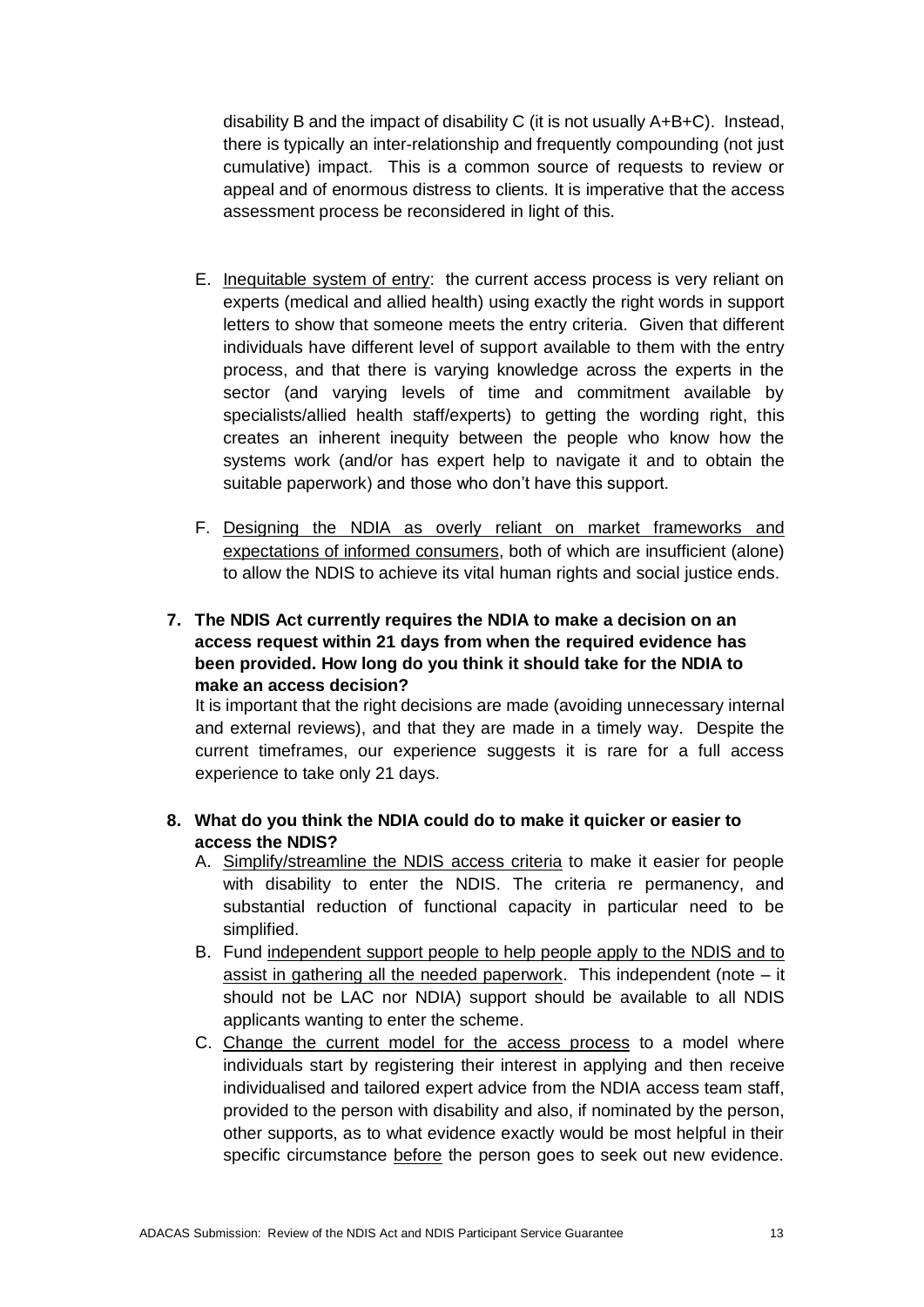This individualised advice should be made available to them in a format that the person with disability can understand (accessible).

- D. Allocated contact persons: We would additionally suggest that people should be able to communicate with consistent staff (i.e. if they call the call centre about a specific topic, they should be able to go back to the same staff member; if they are dealing with the access team, they should have an allocated contact, if they are dealing with a planner, they should be able to communicate directly with that planner. Acknowledging the reality of staff absences and turnover and timeliness objectives, there should be automatically generated reference numbers available on the portal that identifies which staff member the person spoke with, so that it is easier for everyone to track inquiries and maintain consistent contacts.
- E. Change the application assessment process such that people with multiple disabilities are treated more equitably, in particular so that assessment approach takes adequate account of lived experience and the compounding and inter-related impacts when people have multiple disabilities/conditions.
- F. Re-focus the NDIS entry process back on to considering functional impacts, rather than always requiring diagnoses. Application of the internationally accepted assessment (such as the ICF) that is broader than individual functional impairment tests would likely result in more holistic picture of the person in situ, resulting in better targeted resourcing.
- G. Provide more guidance and training for GPs / allied health staff / specialists on how best to provide supporting documentation/letters which address NDIS entry requirements. Pay GPs, allied health and specialists for their time whilst they undergo the training. Find also a way to build extra incentives into the systems so that GPs/allied health staff/ specialists are incentivised to do a thorough job.
- H. Lobby/negotiate for the creation of Medicare codes for preparing support documentation for an NDIS application or review so that GPs, allied health experts, and specialists and their staff are paid to go through their records and for the time that they need to be able to write strong supporting documentation for people with disability seeking entry to the NDIS or seeking review of their NDIS plan. Note – this time must be fully bulk-billed to Medicare (no gap fees to potential participants allowed), but also must be at a sufficient rate of pay that the experts are incentivised (there is not disincentives) to do a thorough job.
- I. Make available funding for diagnostic tests for people who want and need diagnostic testing to improve their chances to enter the NDIS, and work together with Health departments to make appropriate diagnostic processes easier to access in a timely way for people who want and need diagnostic testing.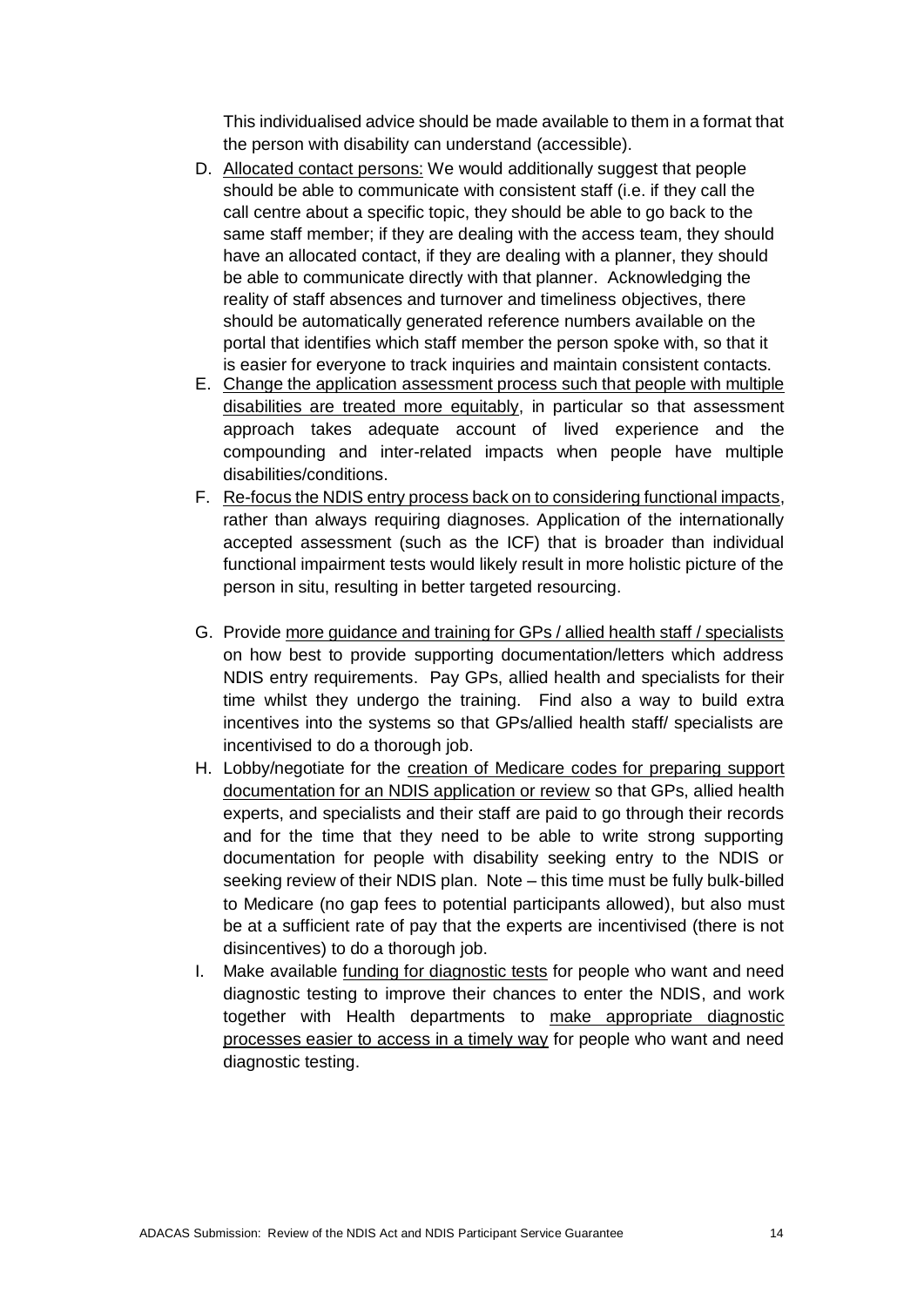**9. Does the NDIA provide enough information to people when they apply for access to the NDIS? If not, what else could they provide that would be helpful?**

At present, we would suggest that the NDIS does not provide sufficient support or information to people when they apply for access to the NDIS.

Please refer to the ADACAS response to Question 8 (points B and C) for additional advice as to what would be helpful to provide.

**10. Is the NDIA being transparent and clear when they make decisions about people's access to the NDIS? What could the NDIA do to be more open and clear in their decisions?** 

Whilst we appreciate that the NDIA is seeking to be transparent with their decision-making processes in their current response letters, in our view there is much more that could be done to improve the transparency, clarity and accessibility of their communications.

Letters in response to NDIS applications should be in plain English, whereas at present too often they are in "legal-ese". It would be useful to convey some of the content additionally in visual ways that would make it easier to understand. In situations where a person with disability needs and wants this, the NDIS should make responses in easy English available.

As mentioned above, please refer to the comments in section 4, question 6D (above) with regards to inherent flaws in decision-making processes and changes needed to the current decision-making framework.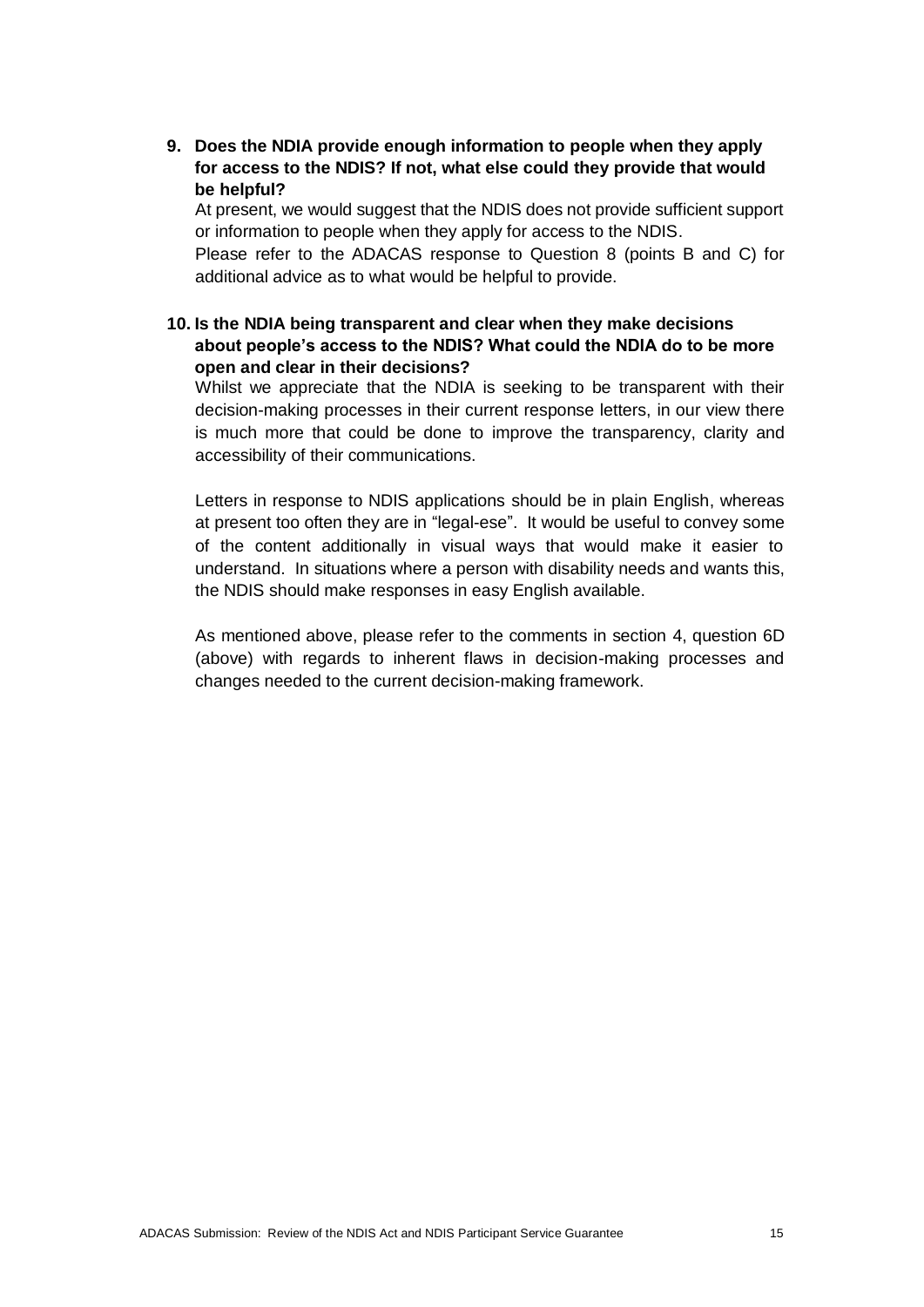### <span id="page-15-0"></span>**5. NDIS Planning Processes:**

### **10. What are some of the significant challenges faced by NDIS participants in the planning process?**

- Complexity of scheme / terminology and jargon / information gaps: The NDIS uses a lot of terminology and jargon that can be confusing, and is often not clarified or well-explained internally or externally.
- Lack of knowledge of how best to prepare for a planning meeting / amount and level of documentation required Participants do not always understand how best to prepare for a planning meeting, and the importance of seeking to ensure that any needed reports, quotes or supporting documentation are available in time.
- The support, knowledge and information needed to get suitable planning outcomes:

To achieve a plan that meets their needs in the current system, we would typically recommend that participants have:

- o Completed Pre-planning preparations
- o An excellent knowledge of the NDIS and how the systems work (or someone present with them who knows them, and what they want, and has this knowledge, and can help them to prepare in advance)
- o A written summary of the exact levels of support that they are seeking (and how they want finances to be managed for the different funding areas)
- o Any supporting documentation (reports, quotes and supporting letters as relevant to their various requests)
- $\circ$  Emotional support with the process (most participants are terrified that their planning meeting won't go well and that they will lose or won't receive vitally needed supports)
- o To have an ability to speak up in relation to what they need (or to have someone present who has the ability to speak up on the person's behalf, in a way that is in line with the person's wishes)
- o and to have a skilled planner.

If any one of these ingredients is not available, it can have a significant and negative impact on the outcome of the planning meeting.

If there is sufficient support coordination funding in the previous plan, a good support coordinator can assist greatly in helping someone to prepare for a planning meeting (and with the planning meeting itself if the participant wants that support on the day).

Unless the participant is very knowledgeable about how the NDIS works, and able to otherwise cover off each of the points above, people without support coordination, or with limited support coordination, can find themselves at a considerable disadvantage and with inadequate plans. This is clearly unacceptable. Everyone should be able to get a plan that meets their needs, regardless of the level of support available to them.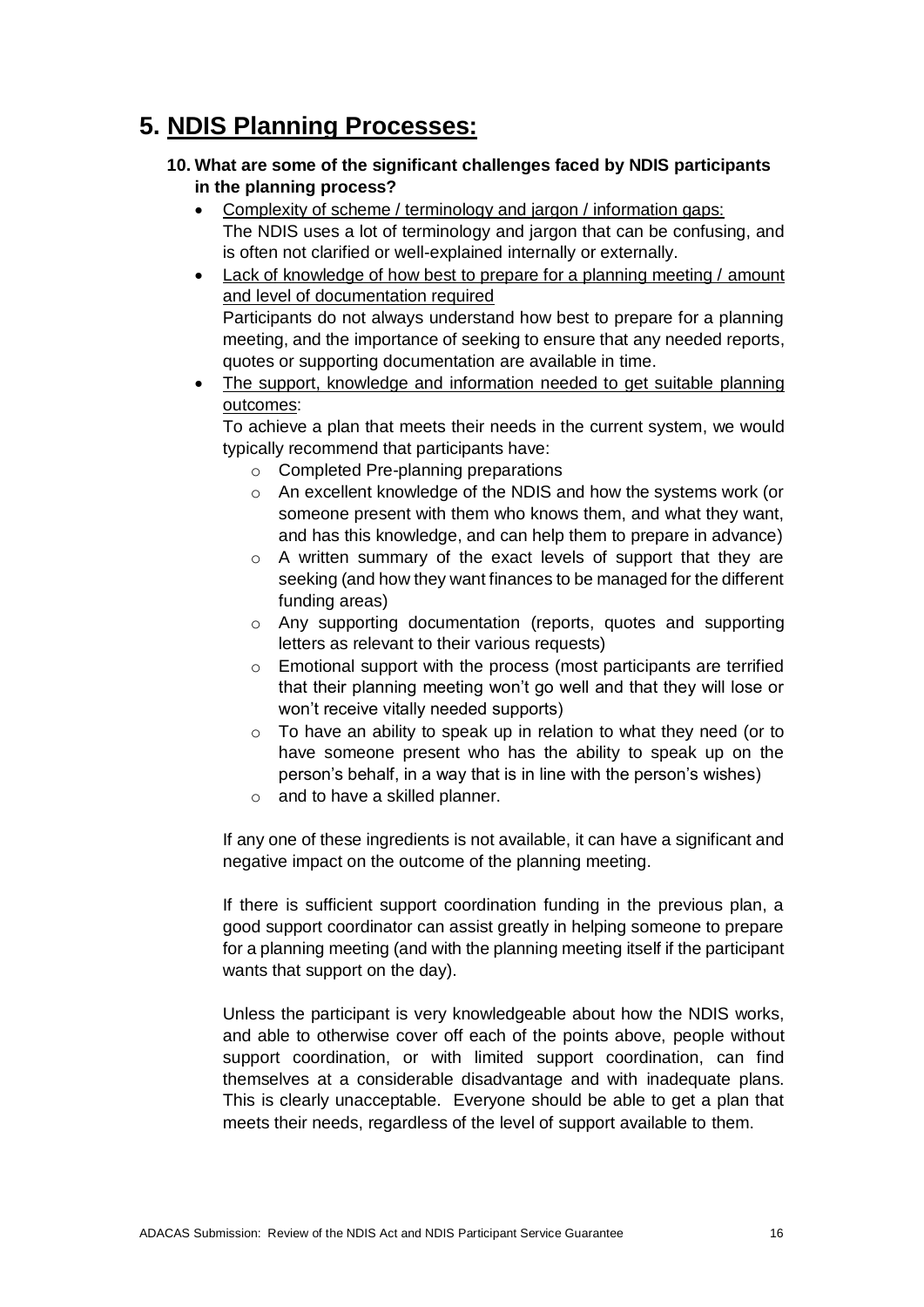Other challenges can involve:

- Mismatch between skill/expertise/experience of a planner and complexity of the person with disability's circumstances or planning needs
- Lack of preparation from a planner
- Differences between promises and reality comparing what is said by planners in the planning meeting, and then the reality when the plan arrives.
- Too much complexity around Assistive Technology, home modifications and also in relation to Specialist Disability Accommodation (SDA).
- Disconnect between plan authorises and participant: when there is a process whereby a LAC (or Early Childhood Early Intervention (ECEI) worker) creates the plan, and then NDIA staff approve the plan (usually without the NDIA staff meeting the participant).
- Red tape issue: change in approach re NDIA ceasing their earlier practice of secure emailing of NDIS plans to participant-approved support coordinators: NDIS planners now declining requests to send participantapproved support coordinators a copy of the NDIS plan, instead requiring them to obtain it from the participant (which depending on the nature of the participant's disability and circumstances, can sometimes result in significant delays before the support coordinator can access a copy of the plan), and thus commence the work with the participant to implement it.

ADACAS also notes the need for ongoing, NDIS-specific advocacy (funded outside of the NDIA) and available for people as and when they require it: not just to assist participants in their dealings with the NDIA, but also providing rights-based advice and assistance to participants on any NDIS related issues, including the planning, plan review and implementation processes.

Please refer to the attached ADACAS submission in response to the NDIS Planning Inquiry by the Joint Standing Committee on the National Disability Insurance Scheme, Parliament of Australia) in September 2019 for additional commentary on NDIS planning related topics.

#### **11. Are there stages of the planning process that don't work well? If so, how could they be better?**

- Assistive technology processes / home modification processes and SDA processes and the planning meeting frequently don't work well. Need to develop streamlined/easier processes. Home modifications by definition involve the building sector, and nothing devised to date by the NDIA has adequately catered for the various standards, rules and regulations by which that sector is bound (independent of the NDIA).
- Plan finalisation process / need for draft plans: All participants need be able to see and give feedback on draft plans before they are finalised. This allows for reduction in errors, unnecessary reviews, and provides participant opportunity to hear in detail about the planning process offering skill and capacity building to staff in explanation and participants in preparation.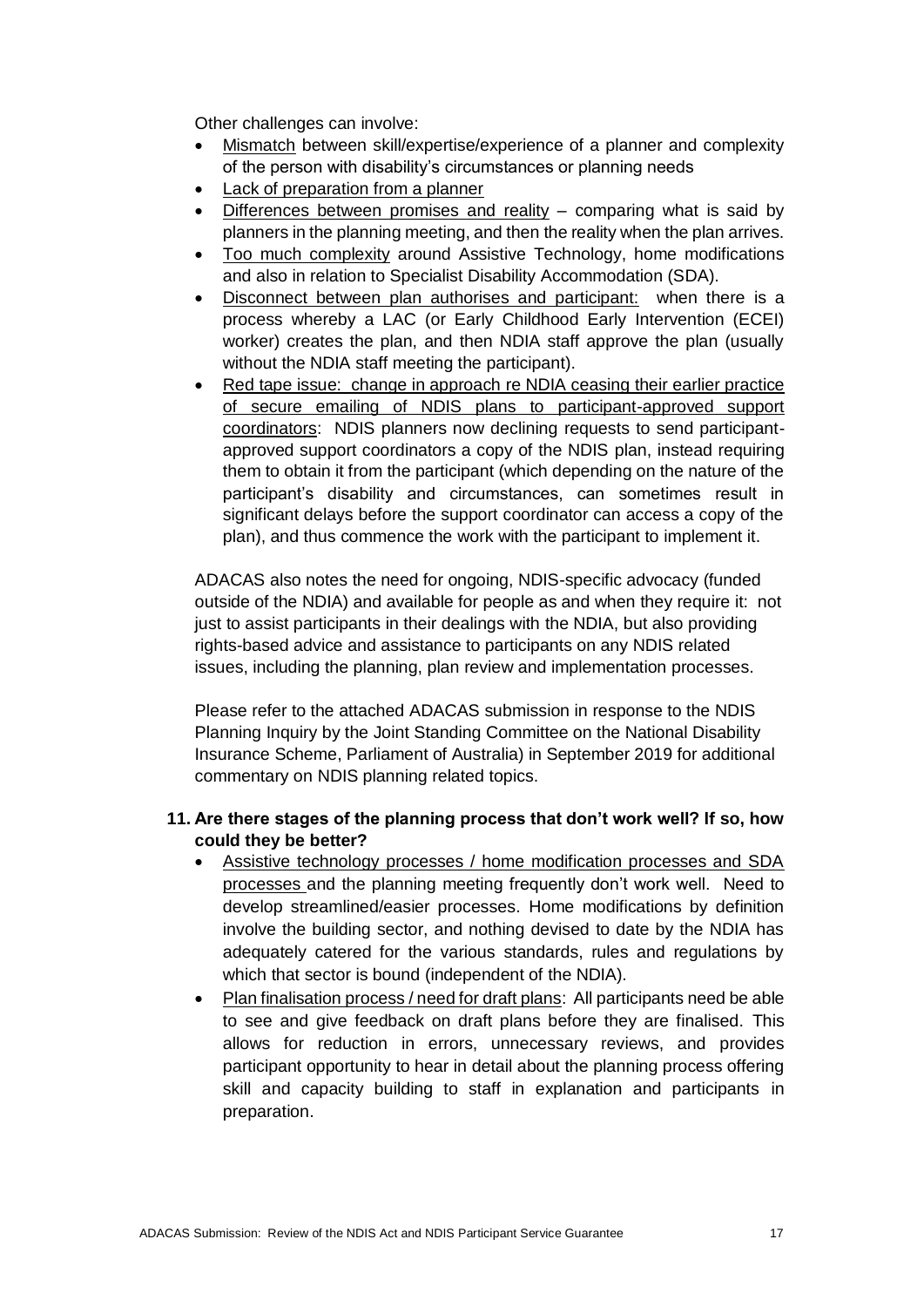- **12. How long do you think the planning process should take? What can the NDIA do to make this quicker, remembering that they must have all the information they need to make a good decision?**
	- Duration: Planning processes need to strike the balance between giving participants enough time to ensure they can provide information / ask any questions/ seek clarifications as needed, without the process being so long/time consuming that the participant or the planner is unable to complete it. This should be determined interaction by interaction with the participant.
	- Ensure planners are well-trained, and have sufficient time to prepare thoroughly before a planning meeting. A skilled and well-prepared planner, makes a very big difference.
	- Continue to improve information about the NDIS, and information to help people pre-plan: there should be good written, audio and video information available to help people with this process. Ensure that there is both plain language and Easy English versions. Develop processes to remind people / provide guidance on how to pre-plan at the time when people are needing to start the pre-planning process.
	- Arrange for people without support coordinators to have personalised support to pre-plan: perhaps a LAC (or ECEI) check in (and then if needed) support them with the pre-planning process in advance of the planning meeting?
	- As mentioned above, there should be NDIS-specific advocacy available to anyone who needs it, to assist people with rights-based information as required.
- **13. Is the NDIA giving people enough, and the right type of information, to help them prepare for their planning meetings? If not, what else could they provide?**
	- Continue to improve information about the NDIS, and information to help people pre-plan: reference Q12
	- Develop processes to remind people / provide guidance on how to preplan at the time when people are needing to start the pre-planning process.
	- Other information needed:

There is continued need to improve introductory information about important NDIS concepts which are frequently not well-understood, i.e.

- A. Financial management options:
	- a. The types of financial management options with an NDIS plan (plan managed / agency managed / self-managed)
	- b. The differences between these options,
	- c. the fact that you can choose different financial management options for different parts of your plan, and
	- d. the implications of those choices
- B. Role of a support coordinator
- C. Role of a LAC
- D. How to find/connect to services
- E. Assistive Technology (what it is, how to get it) etc.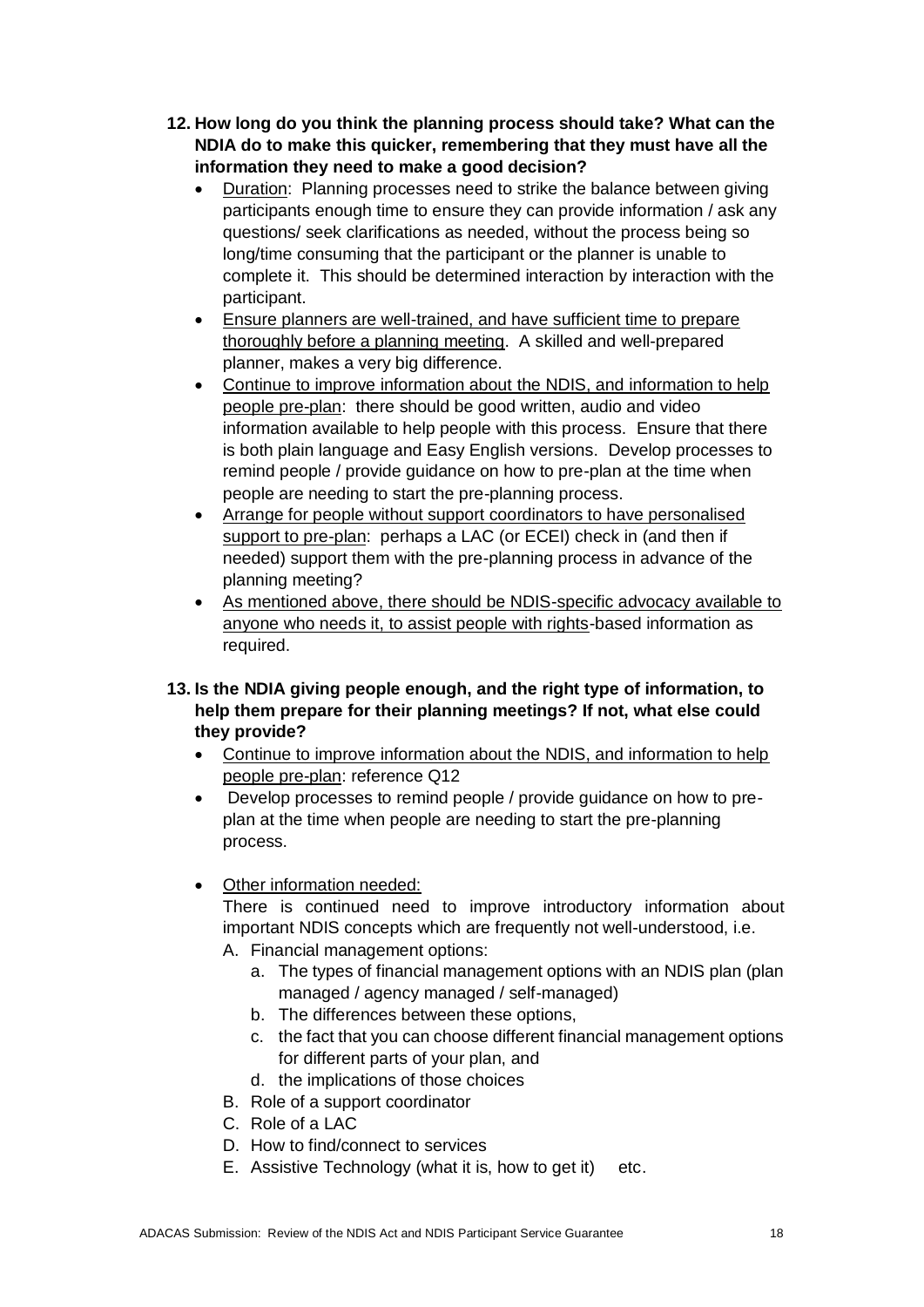Continue to ensure that information is accessible and that supported decision making is an available access tool.

• Translated information

It would also help to have additional information made available in languages other than English for participants and families from culturally and linguistically diverse (CALD) backgrounds.

**14. Is the NDIA being responsive and transparent when making decisions in participants' plans? If not, how could this be improved?**

The NDIA is sometimes responsive and transparent when making decisions in participants' plans, however it varies greatly on the planner, and we are also aware of many instances where it has not worked well. Given this:

- Draft plans: We reiterate the need for draft plans, and that a process of participants to have a meeting with a planner to discuss their draft plan and provide feedback before it is finalised helps greatly with transparency and responsiveness and satisfaction with the plan to be implemented.
- Explain and provide written reasons for 'supports declined' decisions: If supports or items important to a participant are not approved, it would also then help to have this explained to the participant in an accessible way. At present, letters are sometimes all that is made available.

Topics where greater transparency is needed:

- the criteria used to make the plan streaming decisions: i.e. the decisions with regards to which participants are allowed to have their plan review meeting with the NDIA, versus which groups of participants are diverted instead to see a LAC. This criteria should be published.
- Role of LAC within planning: When people have their planning meeting with a LAC, it needs to be explained in advance that the LAC is collecting the information, and creating the plan, but that an NDIA staff member is making the decisions about what is included/ not included. This reinforces the importance of ensuring all the key information is in writing so that it is accessible to both the LAC and the NDIA staff member or delegate.

### **15. If you have been in the NDIS for more than one year, is it easier to make a plan now than when you first started? What has the NDIA improved? What still needs to improve?**

What has improved:

- The quality of the information available from the NDIA
- Some processes have improved (that planning by telephone no longer occurs etc).
- Availability of planners with the expertise to plan appropriately with younger people living in aged care settings.

Continued improvement in these and other areas are needed.

What still needs to improve:

 NDIA staffing levels: we welcome the added staff that the new NDIA CEO is employing. We reiterate the need to remove the NDIA staff cap.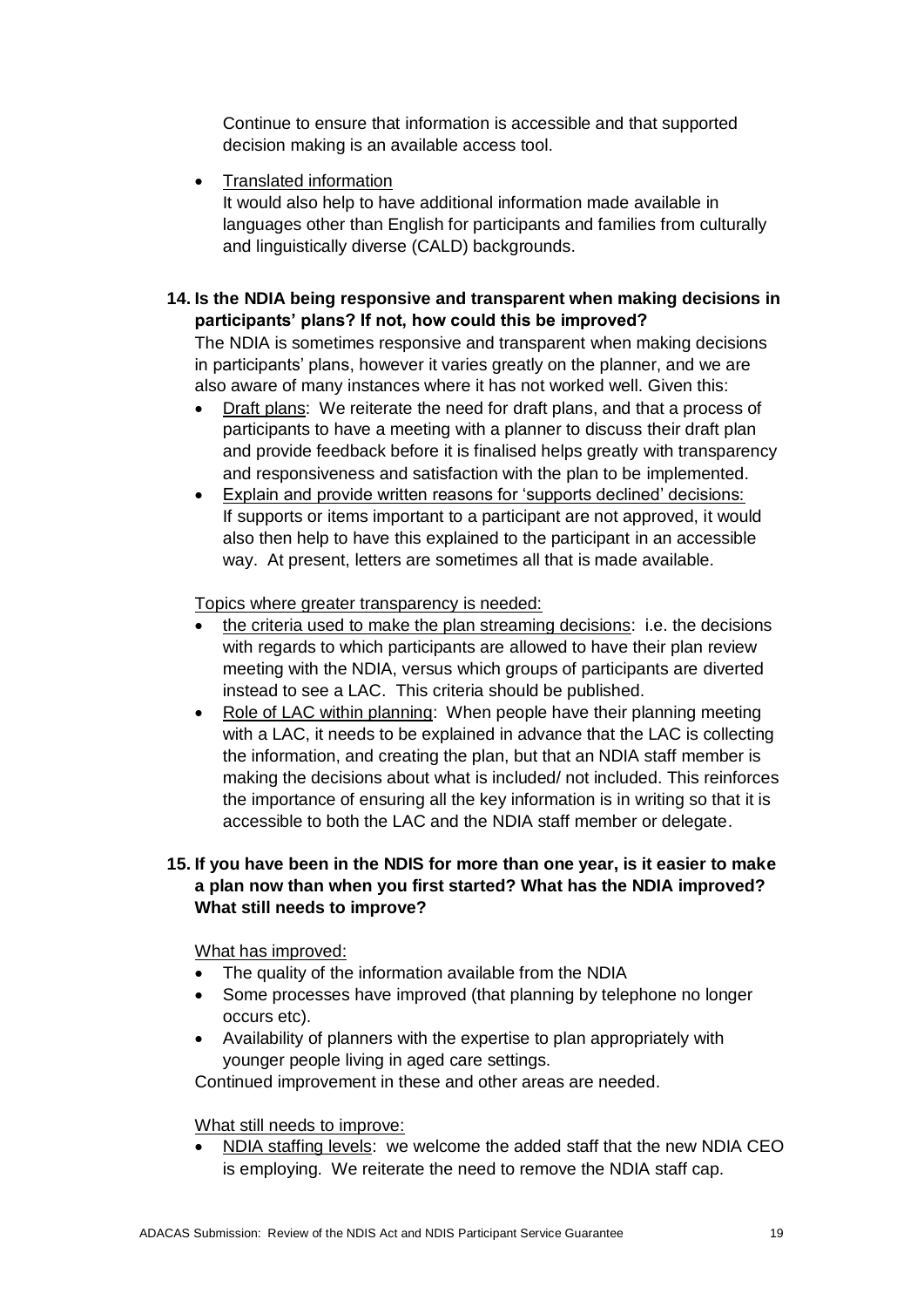- Multiple participant family plans/planning processes: when there are multiple people within a family who are NDIS participants, the participants should automatically be offered options related to coordinated planning experiences (options to have the planning meetings occur at the same time of year as each other (same day or week or scheduled as the participants prefer), options to have the same planner for both participants if they want this (especially if multiple children are participants in the one family etc)
- Planner experience and expertise (level of training).
- Availability of speciality planners (and delegates) with expertise in working with people with psychosocial disability (taking a recovery approach): despite much talk of the psychosocial disability participant pathway, it continues to frequently be difficult for participants with a psychosocial disability to access a planner with expertise in that area. Even when a planner is available, there is a shortage of delegates with sufficient understanding of psychosocial disability which can mean that plans prepared by planners with psychosocial disability expertise, are then reduced in ways that can have profoundly negative impacts, before the plan is approved.
- Greater understanding of the compounding impact when a person has multiple disabilities / health conditions interacting. It is important planners are better able to take account of this in the way that plans are prepared and issued.

As mentioned above - please refer to the attached ADACAS submission in response to the NDIS Planning Inquiry by the Joint Standing Committee on the National Disability Insurance Scheme, Parliament of Australia) in September 2019 for additional commentary on NDIS planning related topics and other improvements required.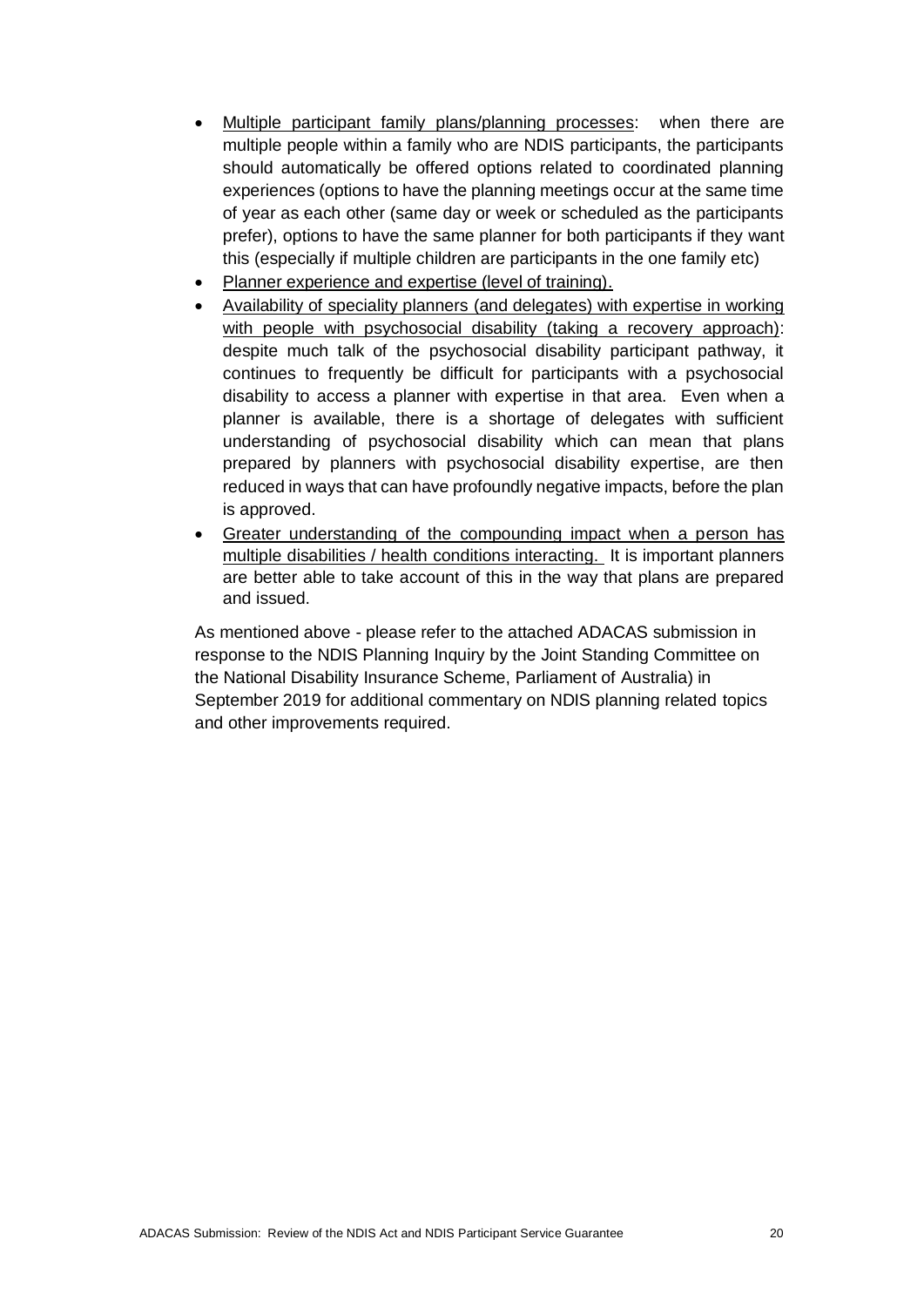### <span id="page-20-0"></span>**6. Using and Reviewing NDIS Plans:**

### **16. What are some of the significant challenges faced by NDIS participants in using the supports in their plan?**

- Knowing where to start once they see a plan
- Understanding the NDIS plan, and the roles/limitations of each of the categories of funding: plans can be filled with terminology / jargon.
- Understanding how and where to access supports and who can help,
- Understanding how to find service providers, and accessing support in decision making around provider selection
- Knowing what to do if support not available.
- Lack of providers of last resort: able to assist when other service providers either unwilling or unable to help.
- Admin/ work involved in being an informed consumer: There is already often extra work involved in living with a disability, without all the extra admin that can come with the amount of work / research involved to become "an informed consumer in the NDIS marketplace".

### **17. Is the NDIA giving people enough, and the right type of information, to help them use their plan? If not, what other information could the NDIA provide?**

- Right information, right way, at right time: The information provided needs to be more tightly managed – to ensure people receive the right information in the right way at the right time (without information overload).
- Draft plan meetings: As previously mentioned meetings to discuss a draft plan / prepare for a handover, would greatly assist.
- Plain language / easy English: it is important that letters and brochures be produced in plain English, and also that Easy Read documents are also made available.
- Titles for funding categories too similar and need to be simplified/ made easier to understand. Why "Assistive technology" instead of terms that are more widely understood "equipment"?

### **18. What other advice, resources or support could the NDIA provide to help participants to use their plan and find supports?**

- Portal and web service-provider-search functions need to be improved
	- o Lists of registered providers should show whether providers are actively offering service in that category of funding at present.
	- o Lists also need to be more easily searchable by exact types of support,
		- **for therapy support (OT vs Physio vs Dietitian vs** Psychologist etc).
		- **for core supports:** (gardening vs personal care vs shopping vs transport etc)
- Other information that would be helpful:
	- o Promotion and access to publically available service provider quality rating system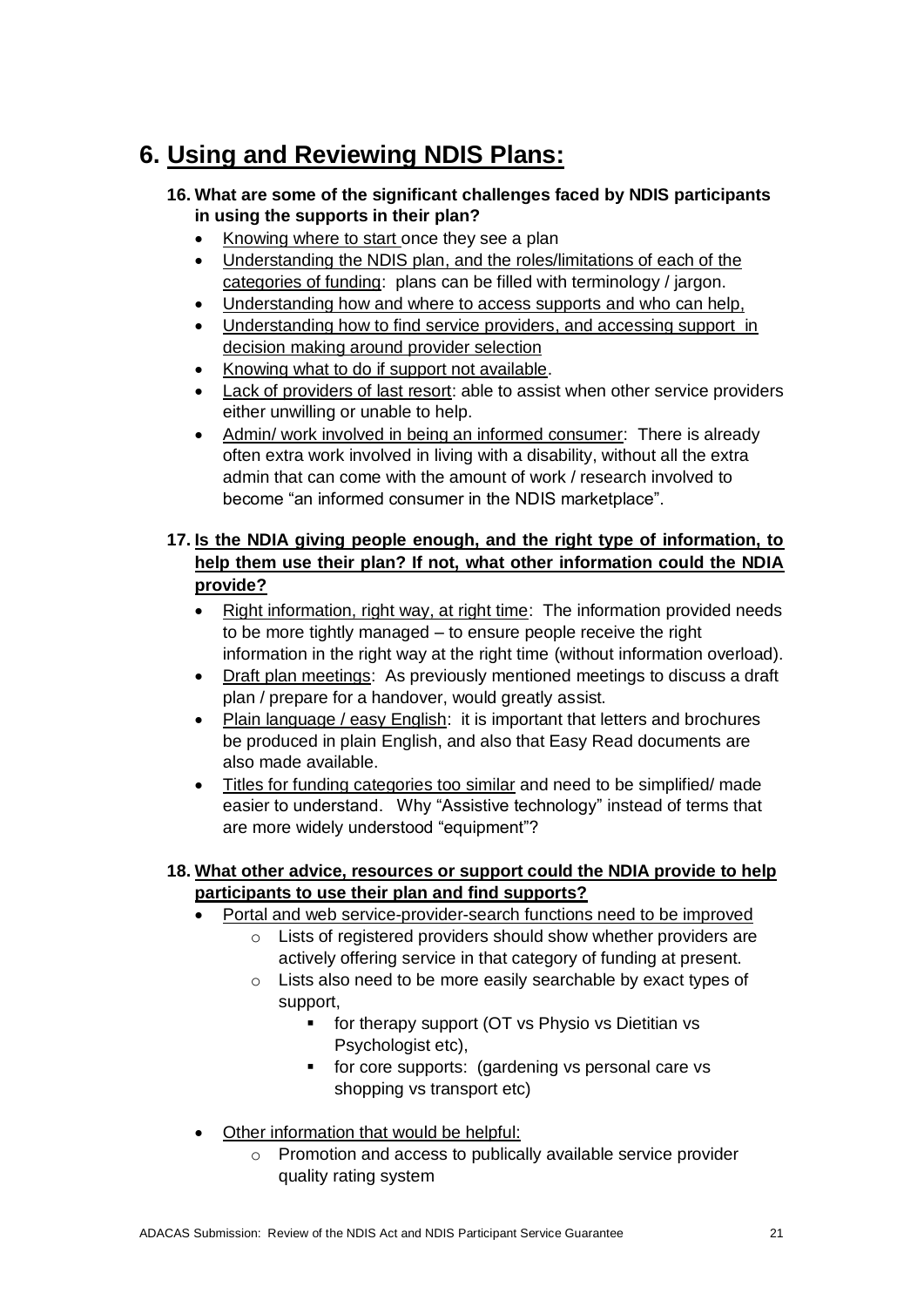o Consideration of having live information about service capacity to assist participants seeking a new (or to change) service provider.

### **19. What are some of the significant challenges faced by NDIS participants in having their plan reviewed (by planned or unplanned review)?**

- Complexity of processes/ terminology (understanding the difference in processes between change of circumstance / internal review / external review / light touch review or plan amendments).
- Amount of preparation needed (and knowing how to prepare).
- Availability of supporting documentation / costs in obtaining same
- Long waits and delays in responses from the NDIA

Please refer to responses to questions in section 4 (re planning) above for further content for this question.

Please also refer to the attached ADACAS submission in response to the NDIS Planning Inquiry by the Joint Standing Committee on the National Disability Insurance Scheme, Parliament of Australia) in September 2019 for additional commentary on NDIS planning related topics.

### **20. What can the NDIA do to make this process easier or more effective?**

- Remove staffing cap, employ quality and more experienced NDIA staff
- Deal with staff retention issues such that the NDIA can retain experienced NDIA staff
- Return the role of planning and reviewing to the NDIA, so that LACs can take on the community development and connector role that was originally envisaged for them by the Productivity Commission in the review (completed in 2011) that led to the NDIS being established<sup>6</sup>.
- Change the LAC role back to that originally envisaged: by the Productivity Commission in their 2011 report<sup>7</sup>.
- Better training for NDIA staff.
- Improve response times for reviews.
- Fund supporting documentation for participants when this is needed (e.g. as part of access process, or when new diagnostic information wanted by participant and needed to issue an accurate plan).

### **21. How long do you think plan reviews should take?**

- Plan amendments  $-$  if urgent same or next day, otherwise within one week
- Change of circumstances if urgent same or next day, otherwise within two weeks.
- Internal reviews no more than 1 month in total from when review submitted (unless participant asks for more time e.g. to review draft).
- AAT reviews no more than 3 months in total from date AAT application submitted. (unless participant asks for more time e.g. to review draft).

 $\overline{a}$ <sup>6</sup> Productivity Commission (2011), *Disability Care and Support Inquiry Report*: accessed via <https://www.pc.gov.au/inquiries/completed/disability-support/report> in October 2019.

<sup>7</sup> Productivity Commission (2011), *Disability Care and Support Inquiry Report*: accessed via <https://www.pc.gov.au/inquiries/completed/disability-support/report> in October 2019.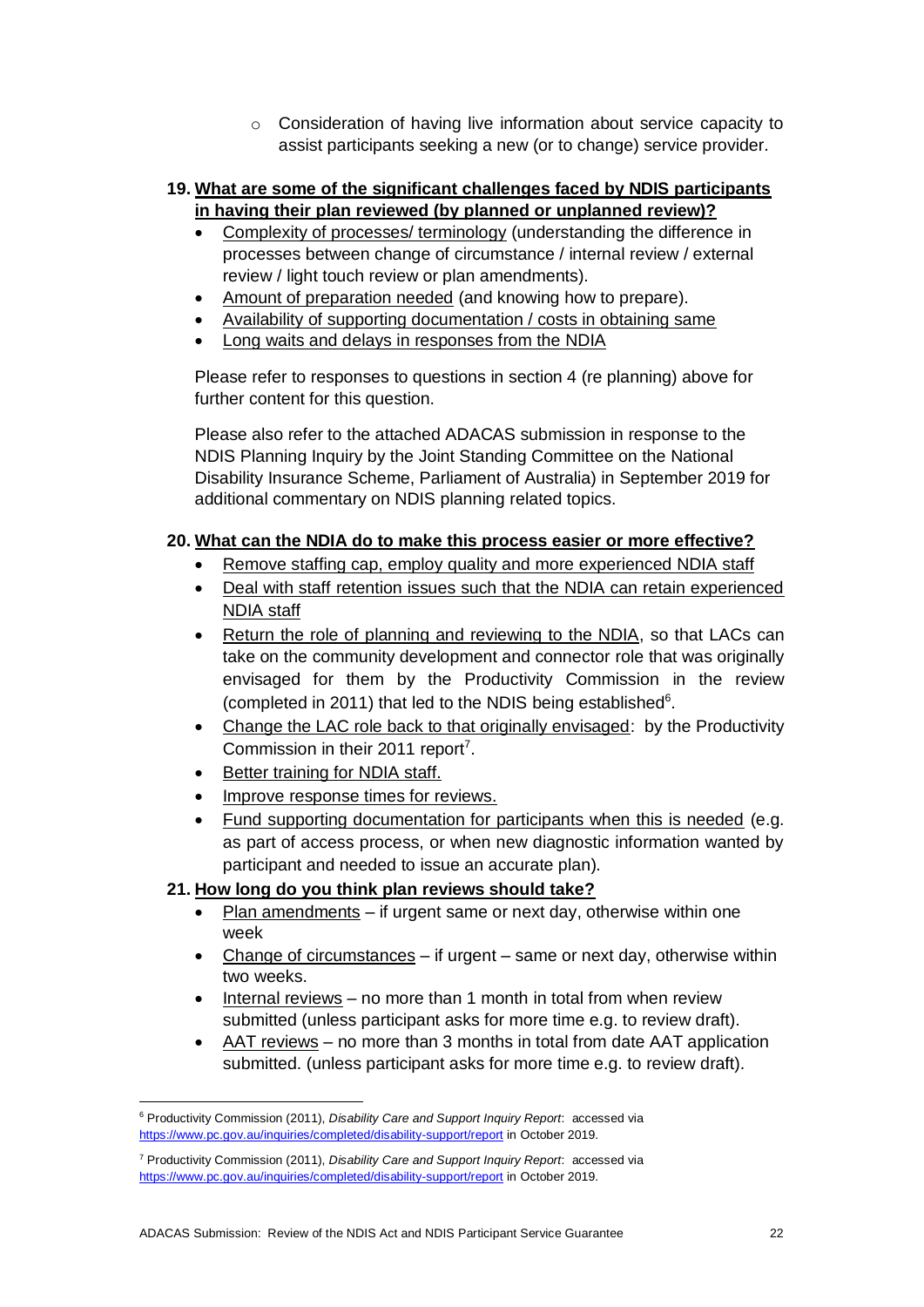### <span id="page-22-0"></span>**7. Appealing a decision by the NDIA:**

**22. What are some of the significant challenges faced by NDIS participants when they seek a review of an NDIA decision?**

Over the past few years, the NDIS appeals via the AAT have been beset with a series of issues:

- Review and appeals processes often inaccessible for people with psychosocial disability or mental ill health: ADACAS has had participants who have been unable to proceed with an internal review or AAT appeal or who have had to withdraw from the AAT appeals process, because the process itself has been too much/impact on wellbeing too great. This means that some NDIS participants have been unable to test NDIA decisions via appeal. This risks a system in which decisions that are affecting people with psychosocial disability or mental ill health are not being as frequently and/or rigorously tested.
- Long delays with internal review and AAT processes: ADACAS has clients for whom just the AAT process has taken more than 18 months, for some over 2 years (after an already lengthy internal review). This is clearly an unacceptable duration for this process. We commend efforts to reduce delays.
- At times Too many changes of NDIA lawyers /lack of continuity: especially during the longer AAT appeals cases there have, in some instances, been a succession of different lawyers representing the NDIA each for short periods, before handing over to someone new. This caused a very significant lack of continuity, ensured that proceedings became further protracted and usually resulted in a lack of procedural fairness.
- Processes too legal: Participants appealing NDIA decisions to the AAT quickly find themselves in a legal environment, when they were merely wanting support (or changed support) from the NDIA. The extent to which it is a legal environment sometimes has participants thinking they have done something wrong to end up there (when they clearly have not, it is just the way the system is currently working).
- Intrusive processes: in our experience, blanket subpoenas of all health and allied health professionals working with an NDIS appellant occur all too frequently as part of AAT appeals processes. Why should a person with disability be being forced either to reveal private information unrelated to their disability (one example: whether or not a person with disability had had a pregnancy terminated), or to justify to the AAT why this information should not be revealed, as part of the process of seeking access to or support from the NDIA?
- Lawyers representing the NDIA at AAT at times not acting as model litigant (despite the clear imperative to do so). Throughout the time that ADACAS staff have acted as supports (alongside Legal Aid ACT) through appeals, we have witnessed some terrible behaviour from some of the lawyers then being engaged to represent the NDIA. Whilst some were respectful, others displayed an appalling lack of knowledge of disability or an unwillingness to make reasonable adjustments. We have also witnessed stigmatising attitudes and beliefs (for example, a lawyer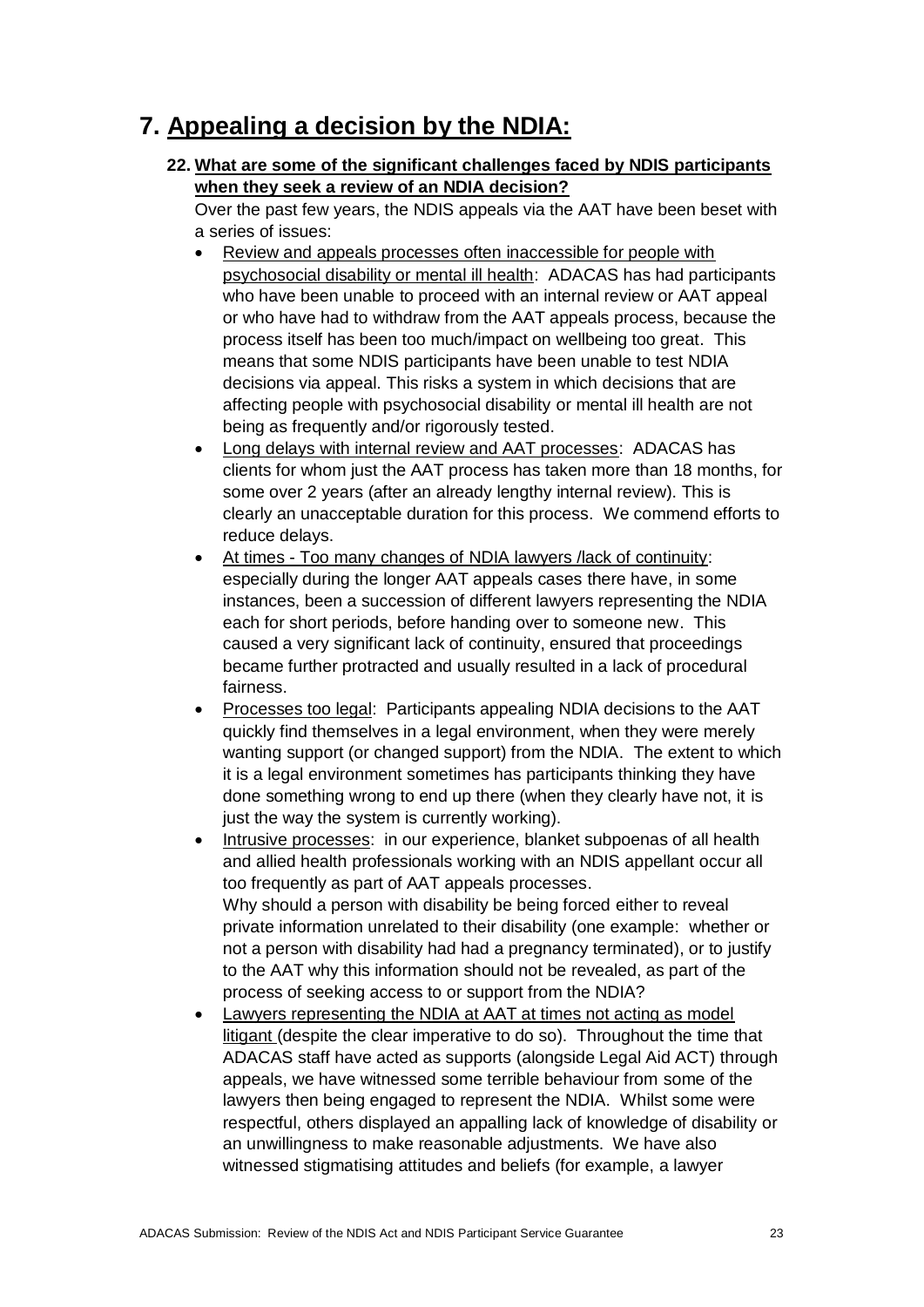representing the NDIA making harmful comments to a participant who happened to have at one point in their past had a substance use issue). We are pleased to see the more recent changes from the NDIA that are seeming to result in the NDIA engaging lawyers that are more experienced and knowledgeable around disability, accustomed to and complying with the obligation to make reasonable adjustments, and more frequently acting in line with the expectation that they should always in every circumstance be acting as model litigant.

 The names and stories of adult NDIS participants who complete the AAT hearing process as part of their appeal, are currently being made public: this is unacceptable - adult NDIS participants should be afforded the right to privacy and have pseudonyms instead automatically used.

### **23. Are there other issues or challenges you have identified with the internal and external review process?**

Please refer to the attached ADACAS submission in response to the NDIS Planning Inquiry by the Joint Standing Committee on the National Disability Insurance Scheme, Parliament of Australia) in September 2019 for additional commentary on this and other NDIS planning related topics.

### **24. How could the NDIA improve the decision review process?**

- Increase understanding amongst reviewers of the compounding and increased impacts that often occur when someone has multiple cooccurring disabilities or health issues, and explicitly acknowledge and ensure this aspect of each individual's situation and lived experience is taken into account when responding to reviews.
- Set fair and reasonable timeframes in which the NDIA will respond
- Show participants draft of plans (and allow for them to provide feedback) before plans are finalised
- Plain language /easy English letters of response by the NDIA
- Continue and improve the AAT Early Resolution team approach: We are pleased at the introduction of the AAT Early Resolution team, and commend them on efforts to assist in having matters resolved in a more reasonable timeframe. We note the need for the Early Resolution team to be more transparent about who will fund any extra reports requested (especially when these are being requested of people who are seeking entry to (not current participants of) the NDIS.
- Introduce an NDIA "we will manage appeals in good faith" principle: Participants are sometimes very worried and sometimes have had it explicitly stated to them that their NDIA plan will be jeopardised by appealing – that they will end up with a worse (not better) NDIS plan by virtue of seeking a change to one aspect of their NDIA plan. This is clearly an attempt to discourage a participant from appealing, is duress, and is completely unreasonable. We suggest that an "we will manage appeals in good faith" principle be introduced to the review processes – i.e. a principle which states that the NDIA will act in good faith when looking at a review or appeal (i.e. the reviewers will concentrate on the areas where the participant is seeking change, and not seek to reduce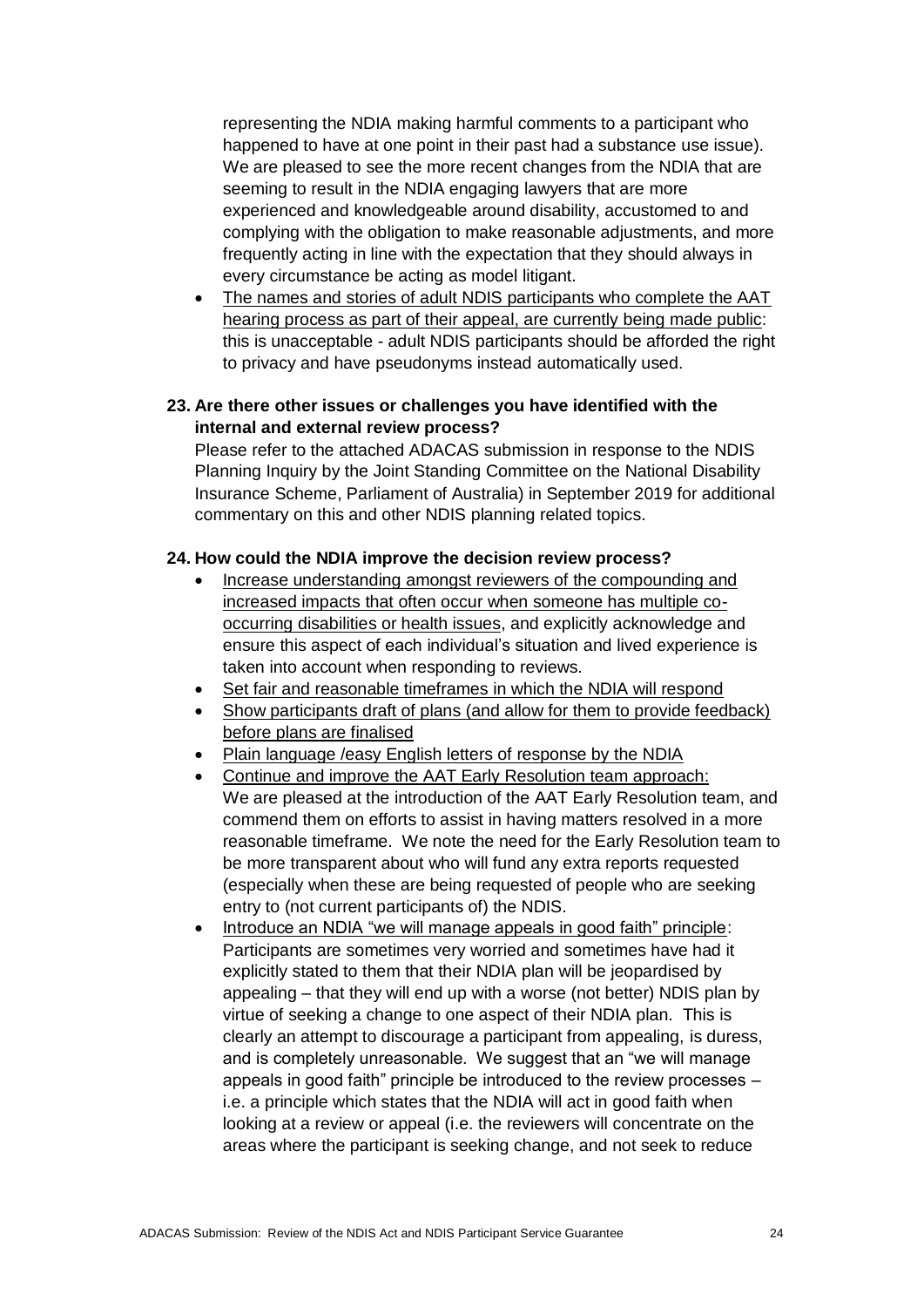other areas of the plan unless new additions mean other funding is no longer needed).

#### **25. How long do you think reviews of decisions should take?**

As stated above, we believe the following timeframes should apply:

- Internal reviews no more than 1 month in total from when review submitted (unless participant asks for more time e.g. to review draft).
- AAT reviews no more than 3 months in total from date AAT application submitted (unless participant asks for more time e.g. to review draft).

### <span id="page-24-0"></span>**8. NDIS Act and Rules:**

- **26. Do you think there are parts of the NDIS Act and the Rules that are not working or make things harder for people interacting with the NDIS?**  Yes. Many. In particular some of the access criteria (disability requirements) need to be updated/amended, as does the definition of reasonable and necessary.
- **27. What changes could be made to the legislation (if any) to:**
	- **a. Improve the way participants and providers interact with the Scheme?**
	- **b. Improve the access request process?**
	- **c. Improve the participant planning and assessment process?**
	- **d. Better define 'reasonable and necessary' supports?**
	- **e. Improve the plan review process?**
	- **f. Improve the internal merit review process?**
	- **g. Improve the way other government services interact with the Scheme?**

In addition to the comments below, please refer to my comments throughout this paper in relation areas of potential areas where change to legislation might assist.

#### **Access:**

- $\bullet$  In terms of access to the scheme the definitions of permanent, and substantial reduction of functional capacity need to be simplified, such that it is easier (especially for people with multiple disabilities or co-occurring conditions) to enter the scheme.
- With regards to the criteria of substantial reduction of functional capacity, there should be an acknowledgement that if people have multiple areas of reduced capacity that this is sufficient for the reduction to be considered substantial (even if there is not one clear area of the 6 where by itself the reduction is considered substantial). The very concept of substantial reduction in functional capacity could also be re-considered: does it have international validity in line with the ICF?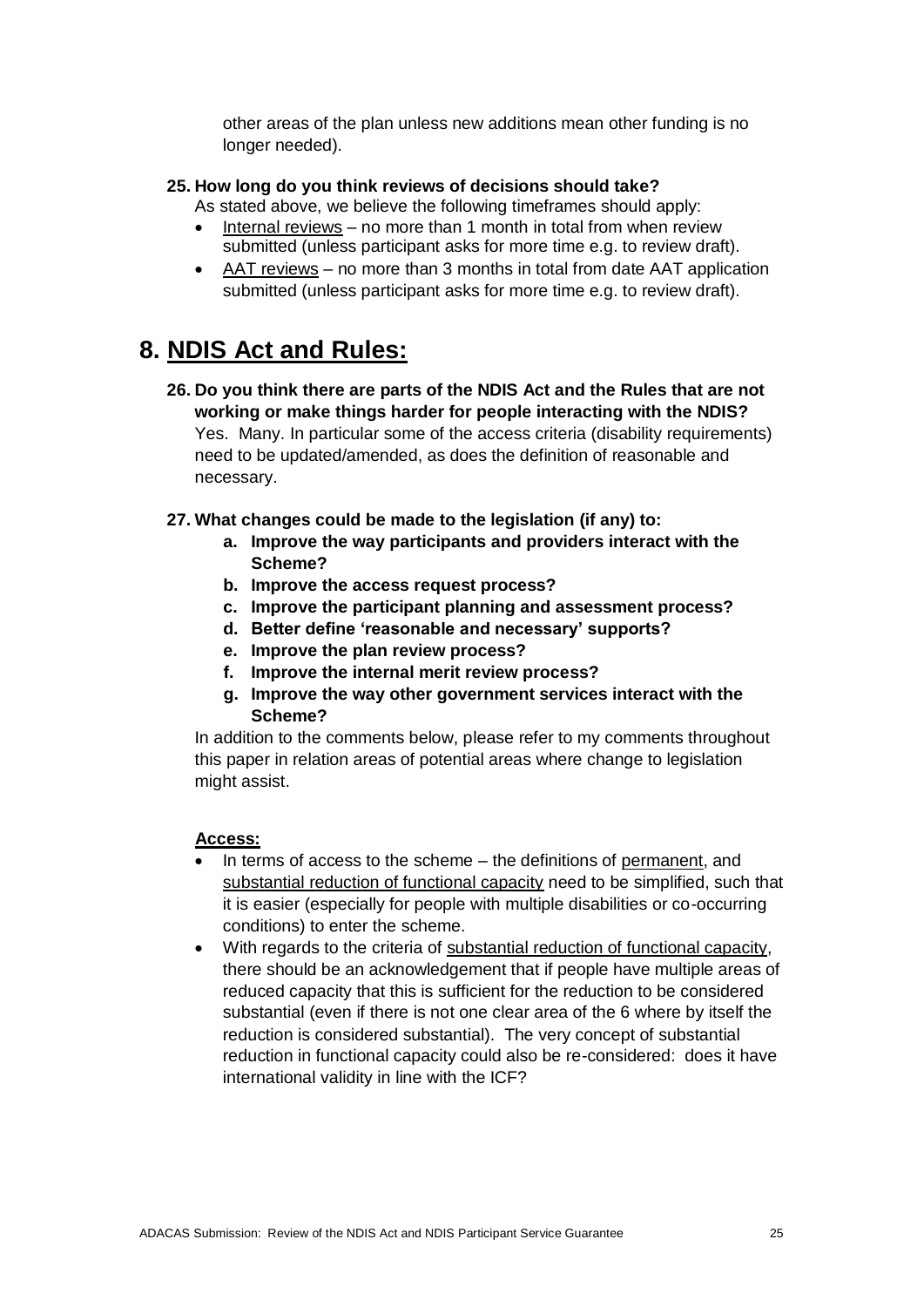#### **Other areas where improvements needed:**

- Timeframes for all forms of reviews / appeals: Introduce timeframes for the NDIA must comply with (and consequence if they don't)
- Clean up confusing language around reviews and appeals to introduce simpler / more logical language. Perhaps plan review for the annual review, and then internal appeal / external appeal (instead of review of reviewable decisions) and plan amendment for small changes?
- Co-occurring disabilities: Improved recognition, acknowledgement and response through access, planning and review processes that there is frequently an inter-relationship and compounding impact when people have co-occurring disabilities and/or health conditions.
- Reasonable and necessary: given that each individuals' circumstances will differ– "reasonable and necessary" needs to be a subjective (not objective) test. It is additionally a test that should be applied not just to funds provided to participants, but also one that should be set up as a limit on NDIA actions. Is it the request that the NDIA is making of this participant in regards to that topic reasonable and necessary?
- Travel: changes to NDIS transport policy to require providers to charge transport costs directly to participants when core supports and transport funds are not managed via the same mechanism (i.e. if they are not both plan managed). Impacts can be: participants accruing debts to service providers, red tape, and stress for participants. The gain of NDIA monitoring transport spend does not seem to outweigh the distress/ pain being caused.
- Use it or lose it mentality re NDIS funding: Expectation by too many NDIS planners that if funds are not used, that means that they were not needed in last plan, and won't be needed in coming plan.
- Assistive technology: continues too often to be too hard for people to access the AT equipment that they need in a timely fashion. Impact can be that people get neglected or in some circumstances that there is a risk of abuse.
- Specialist Disability Accommodation: there are discrepancies between the legislation and policy (i.e. the definition of "extreme functional impairment" in relation to how it links with concepts of whether 24 hour daily support is required). Requirements very technical – to the extent it is hard for people with disability and families to establish whether a person is likely to be eligible for SDA type supports or not.
- Connection between SIL and SDA: Some SIL providers are buying properties and becoming both landlord and service provider to people with disability, thus putting people with disability in risky situations (whilst some providers act responsibly, we have seen other providers in this situation misuse their powers/ illegally seek to evict a person with disability from a SIL property with no account of their rights).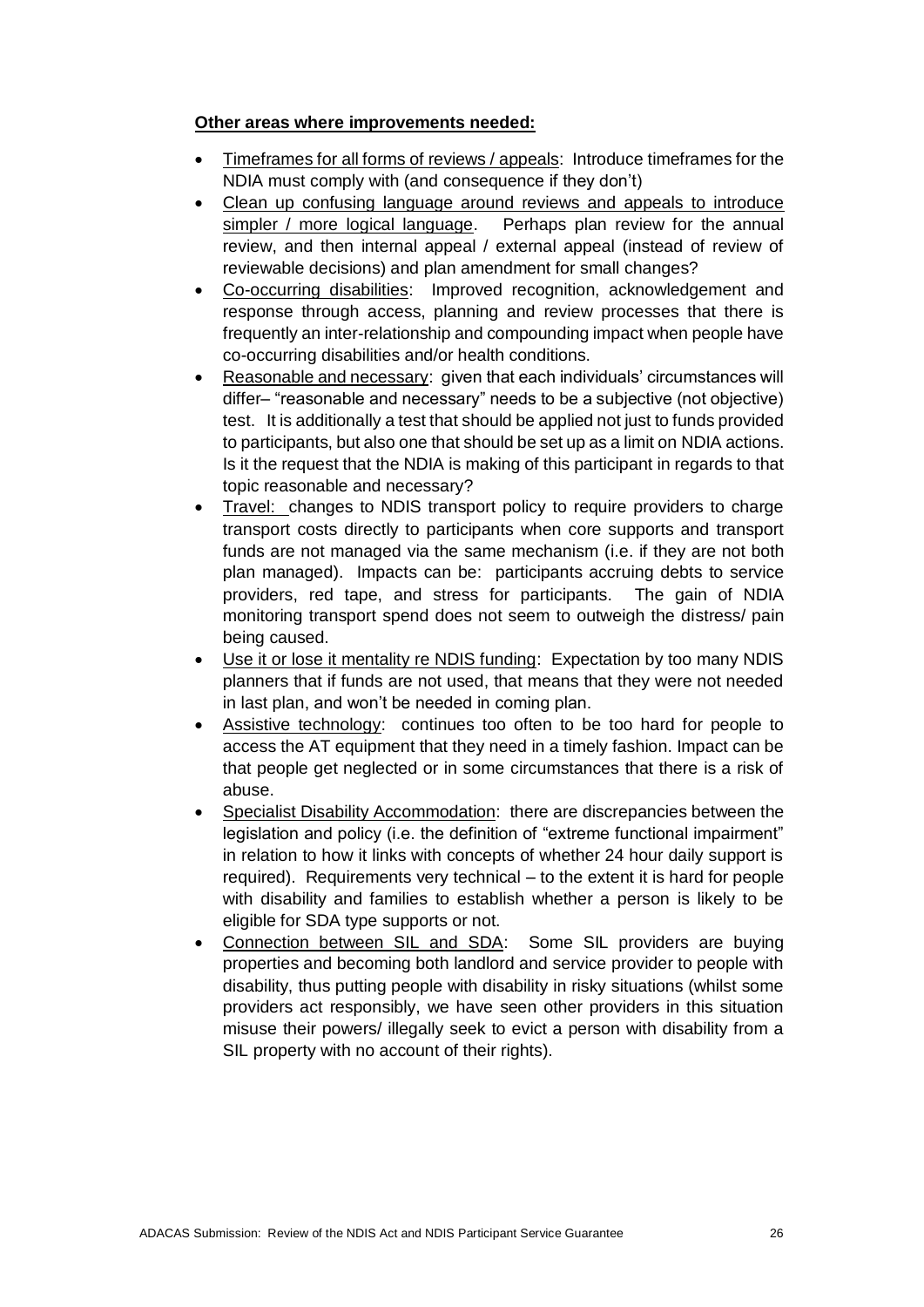### <span id="page-26-0"></span>**9. Plan Amendments:**

- **28. What are the significant challenges faced by NDIS participants in changing their plan?**
	- Lack of responsiveness / delay in timely responses
	- Lack of clarity in knowing that amendments are possible and what types of amendments can be possible and when
- **29. How do you think a 'plan amendment' could improve the experience for participants? Are there ways in which this would make things harder or more complicated for people?**
	- Make it easier for planners to fix errors (i.e. mis-spellings/ inaccurate information re family or supports included, things agreed to in the planning meeting but omitted by accident when finalising the plan, typos or accidental errors with quotes/budgets etc).
	- Also assists in situations where circumstances mean that a small change is required (i.e. a change to the way that a particular category of funding is managed).
- **30. How long should people have to provide evidence that they need the changes they are requesting in a plan amendment?**
	- If the plan amendment relates to something agreed to in the planning process but accidentally omitted from the plan or an error, the planner should be advised as soon as possible / as soon as people become aware of the error.
	- There should not however be a timeframe for plan amendments, they should be possible at any time of the year.
	- This is to allow for small changes which might be needed at any time throughout the cycle of a plan. (E.g. a particular funding line might be agency managed, but halfway through the plan, needs to become plan managed like some of the other lines already in the plan).
- **31. Are there other situations during the planning cycle where a quicker and easier way to make changes may be necessary?**
	- Change in provider availability might mean that a funding type needs to change unexpectedly.
	- Gaps between plans.
	- Emergency situations where extra support coordination funds are needed (although perhaps this would be a change of circumstance).
	- Where do "light touch reviews" fit with this conceptualisation? (E.g. to add extra support coordination funds, or extra funds in a particular category of funding without all of the usual planning processes nor the need to re-start all of the service agreements etc)
- <span id="page-26-1"></span>**32. How else could the NDIA improve the process for making changes to a plan?**
	- Publish clear plain English (and easy English) information about what is possible and the response times.